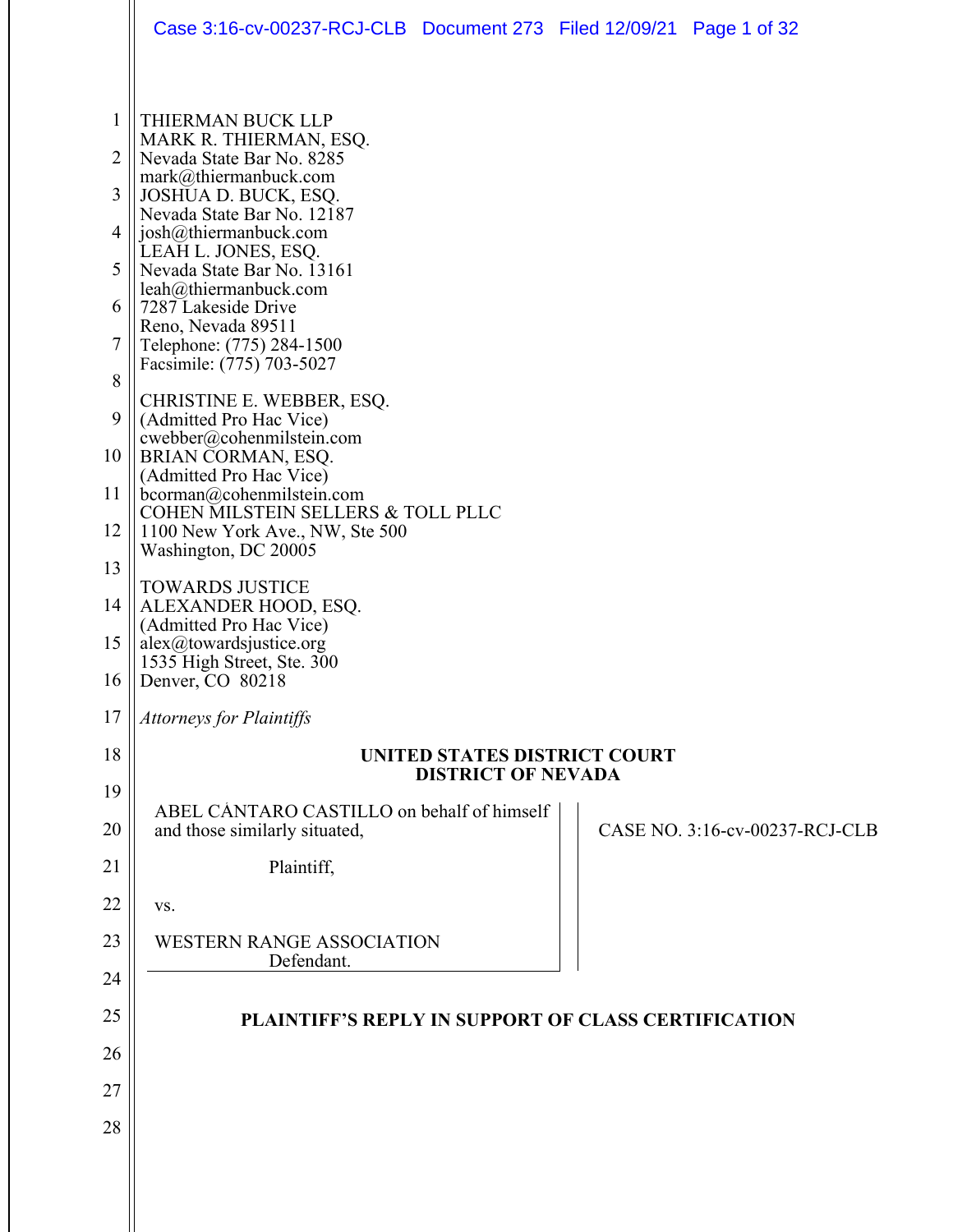|                | Case 3:16-cv-00237-RCJ-CLB Document 273 Filed 12/09/21 Page 2 of 32 |                                                                                                                                                                                                               |  |  |  |  |  |  |
|----------------|---------------------------------------------------------------------|---------------------------------------------------------------------------------------------------------------------------------------------------------------------------------------------------------------|--|--|--|--|--|--|
|                | <b>TABLE OF CONTENTS</b>                                            |                                                                                                                                                                                                               |  |  |  |  |  |  |
| 1              | I.                                                                  | Page                                                                                                                                                                                                          |  |  |  |  |  |  |
| $\overline{2}$ | Π.                                                                  |                                                                                                                                                                                                               |  |  |  |  |  |  |
| 3              | III.                                                                |                                                                                                                                                                                                               |  |  |  |  |  |  |
| 4              |                                                                     | A.                                                                                                                                                                                                            |  |  |  |  |  |  |
| 5<br>6         |                                                                     | WRA's Status as a Joint Employer Presents a Common Question that is<br><b>B.</b>                                                                                                                              |  |  |  |  |  |  |
| 7              |                                                                     | Despite Defendant's Attempt to Suggest Differences, the Record Establishes<br>$C$ .                                                                                                                           |  |  |  |  |  |  |
| 8              |                                                                     | that Herder's Duties and Hours Can Be Established With Common Evidence  6<br>Purported Differences in Geography, Topography, Tools, and<br>1.<br>Transportation Are Not Material as They Do Not Impact Herder |  |  |  |  |  |  |
| 9              |                                                                     |                                                                                                                                                                                                               |  |  |  |  |  |  |
| 10             |                                                                     | Evidence Shows a High Degree of Consistency in Hours and Duties 8<br>2.<br>D.<br>WRA's Claimed Differences in Management Policies Are Irrelevant or                                                           |  |  |  |  |  |  |
| 11             |                                                                     |                                                                                                                                                                                                               |  |  |  |  |  |  |
| 12             |                                                                     | Given Record, Calculation of Hours/Damages is Common Question,<br>E.<br>Resolvable with Standard Measures Used in Wage and Hour Cases 17                                                                      |  |  |  |  |  |  |
| 13             |                                                                     | Class Certification is Proper Even if Some Few Herders Have Not Been<br>F.                                                                                                                                    |  |  |  |  |  |  |
| 14             |                                                                     |                                                                                                                                                                                                               |  |  |  |  |  |  |
| 15             | IV.                                                                 | MR. CÁNTARO CASTILLO ADEQUATELY RESPRESENTS THE INTERESTS                                                                                                                                                     |  |  |  |  |  |  |
| 16             |                                                                     | CONCI HISION<br>つく                                                                                                                                                                                            |  |  |  |  |  |  |
| 17<br>18       |                                                                     |                                                                                                                                                                                                               |  |  |  |  |  |  |
| 19             |                                                                     |                                                                                                                                                                                                               |  |  |  |  |  |  |
| 20             |                                                                     |                                                                                                                                                                                                               |  |  |  |  |  |  |
| 21             |                                                                     |                                                                                                                                                                                                               |  |  |  |  |  |  |
| 22             |                                                                     |                                                                                                                                                                                                               |  |  |  |  |  |  |
| 23             |                                                                     |                                                                                                                                                                                                               |  |  |  |  |  |  |
| 24             |                                                                     |                                                                                                                                                                                                               |  |  |  |  |  |  |
| 25             |                                                                     |                                                                                                                                                                                                               |  |  |  |  |  |  |
| 26             |                                                                     |                                                                                                                                                                                                               |  |  |  |  |  |  |
| 27             |                                                                     |                                                                                                                                                                                                               |  |  |  |  |  |  |
| 28             |                                                                     |                                                                                                                                                                                                               |  |  |  |  |  |  |
|                |                                                                     |                                                                                                                                                                                                               |  |  |  |  |  |  |
|                |                                                                     | $\rm i$                                                                                                                                                                                                       |  |  |  |  |  |  |
|                |                                                                     |                                                                                                                                                                                                               |  |  |  |  |  |  |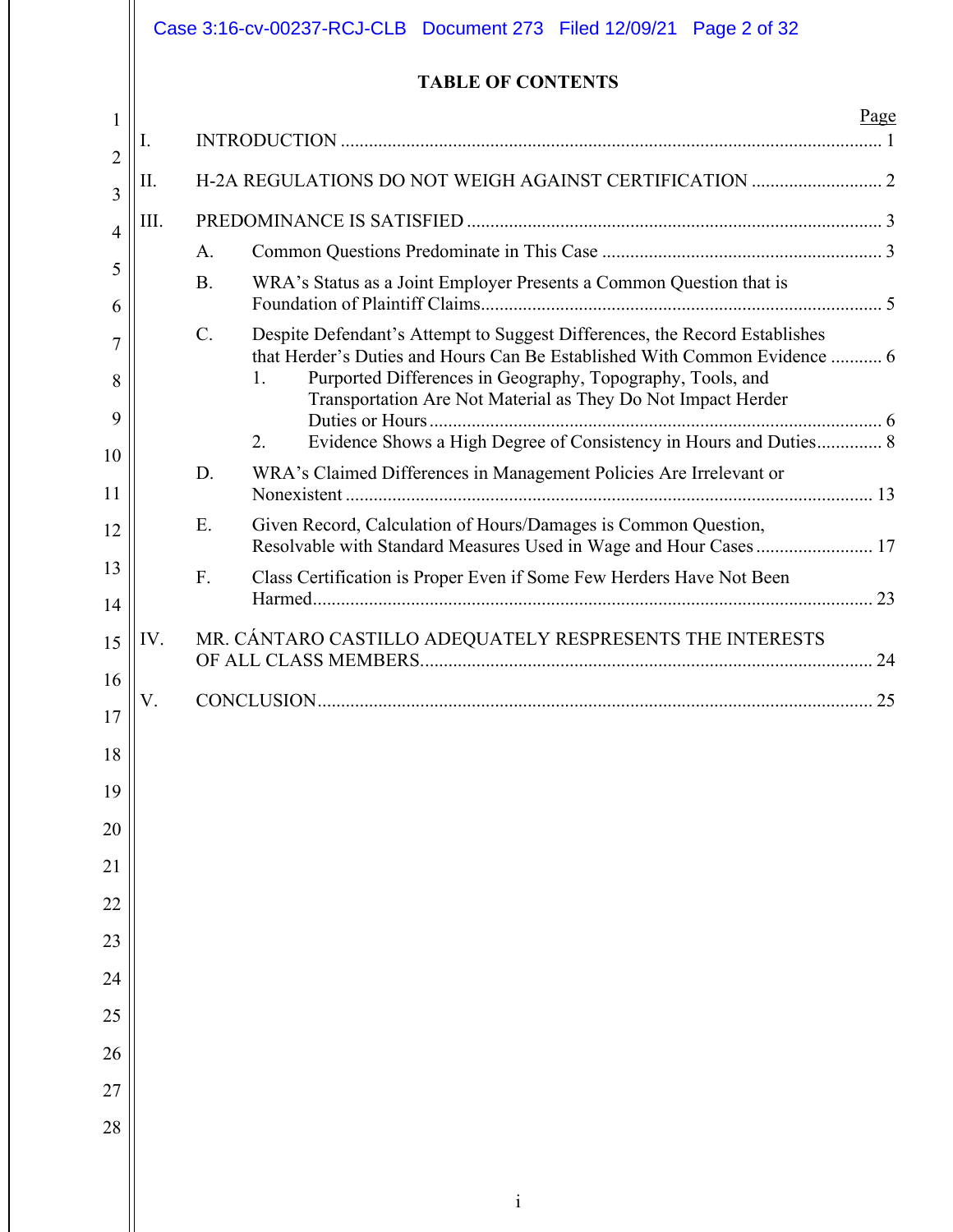|                | Case 3:16-cv-00237-RCJ-CLB  Document 273  Filed 12/09/21  Page 3 of 32 |  |  |  |  |
|----------------|------------------------------------------------------------------------|--|--|--|--|
|                | <b>TABLE OF AUTHORITIES</b>                                            |  |  |  |  |
| $\mathbf{1}$   | Page(s)                                                                |  |  |  |  |
| $\overline{2}$ | Cases                                                                  |  |  |  |  |
| 3              | Abdullah v. U.S. Sec. Assocs., Inc.,                                   |  |  |  |  |
| 4<br>5         | Anderson v. Mt. Clemens Pottery Co.,                                   |  |  |  |  |
| 6              | Bernstein v. Virgin Am., Inc.,                                         |  |  |  |  |
| 7<br>8         | Dueker v. CSRT Expedited Inc.,                                         |  |  |  |  |
| 9<br>10        | Dukes v. Wal-Mart, Inc.,                                               |  |  |  |  |
| 11             | Edwards v. First Am. Corp.,                                            |  |  |  |  |
| 12<br>13       | EEOC v. Global Horizons, Inc.,                                         |  |  |  |  |
| 14             | Fisher v. The Vegas Package.com, Inc.,                                 |  |  |  |  |
| 15             | Garcia-Celestino v. Ruiz Harvesting, Inc.,                             |  |  |  |  |
| 16<br>17       | Gretler v. Kaiser Found. Health Plan, Inc.,                            |  |  |  |  |
| 18<br>19       | Leyva v. Medline Indus. Inc.,                                          |  |  |  |  |
| 20             | In re Lidoderm Antitrust Litigation,                                   |  |  |  |  |
| 21<br>22       | Llacua v. Western Range Assoc.,                                        |  |  |  |  |
| 23             | Mevorah v. Wells Fargo Home Mortg., Inc.,                              |  |  |  |  |
| 24<br>25       | Montoya v. S.C.C.P. Painting Contractors, Inc.,                        |  |  |  |  |
| 26             | Morton v. Valley Farm Transp., Inc.,                                   |  |  |  |  |
| 27<br>28       | Narayan v. EGL, Inc.,                                                  |  |  |  |  |
|                |                                                                        |  |  |  |  |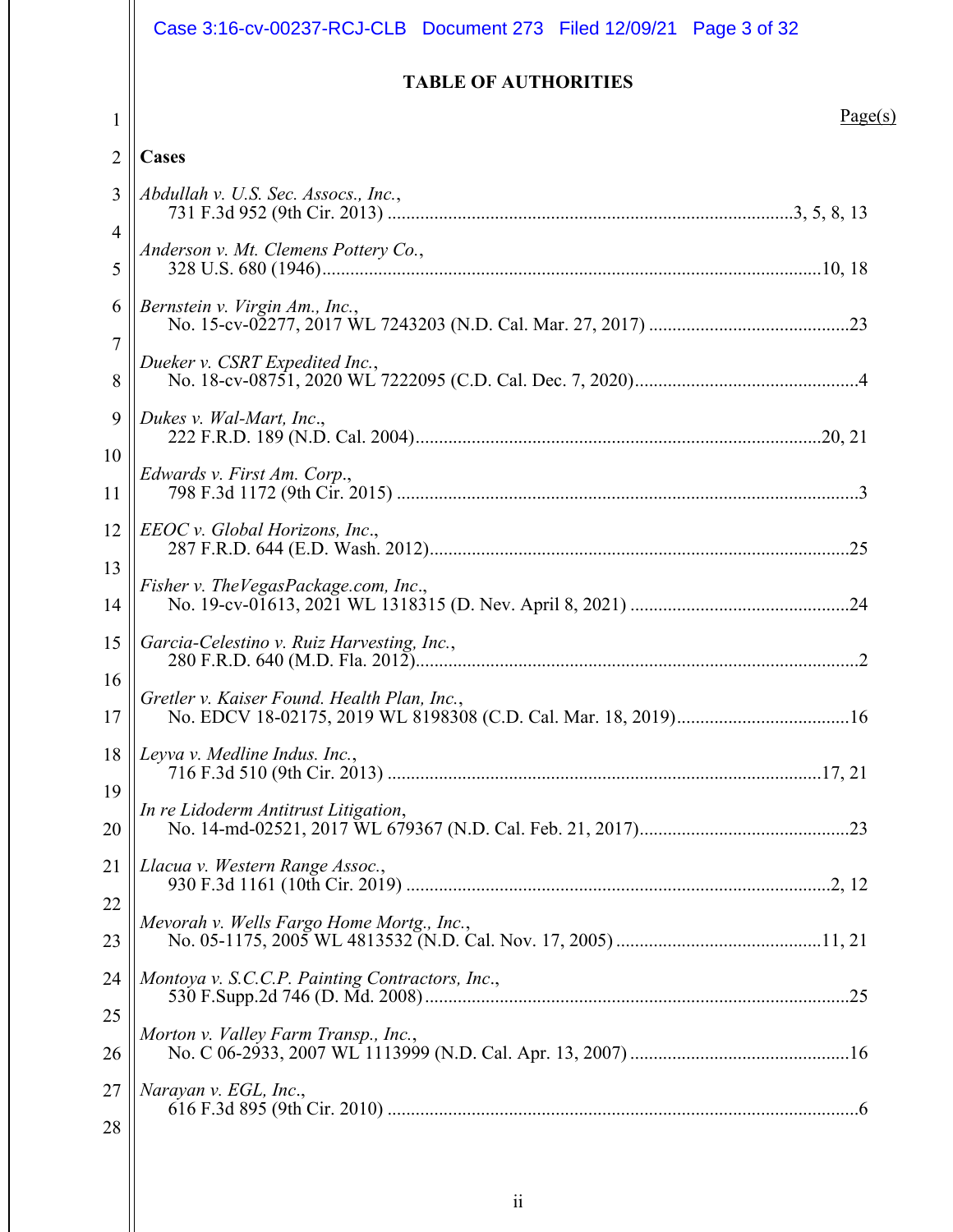|                     | Case 3:16-cv-00237-RCJ-CLB  Document 273  Filed 12/09/21  Page 4 of 32                            |
|---------------------|---------------------------------------------------------------------------------------------------|
|                     | <b>TABLE OF AUTHORITIES</b>                                                                       |
| $\mathbf{1}$<br>2   | Page(s)<br>Nelson v. Am. Standard, Inc.,                                                          |
| 3                   | NLRB v. Deaton, Inc.,                                                                             |
| $\overline{4}$<br>5 | Olean Wholesale Groc. Coop., Inc. v. Bumble Bee Foods LLC,                                        |
| 6                   | Perez-Benites v. Candy Brand, LLC,                                                                |
| 7<br>8              | Rivera v. Peri & Sons Farms, Inc.,                                                                |
| 9                   | Ruiz Torres v. Mercer Canyons, Inc.,                                                              |
| 10<br>11            | Sandoval v. Rizzuti Farms, Ltd.,                                                                  |
| 12                  | Shaw v. AMN Healthcare, Inc.,                                                                     |
| 13<br>14            | Staton v. Boeing Co.,                                                                             |
| 15                  | Torres v. Mercer Canyons, Inc.                                                                    |
| 16<br>17            | Tyson Foods, Inc. v. Bouaphakeo,                                                                  |
| 18                  | United States v. Wei Lin,<br>No. 12-CR-00012-1, 2013 WL 12170304 (D. N. Mar. I. June 24, 2013) 19 |
| 19<br>20            | Vaquero v. Ashley Furn. Indus. Inc.,                                                              |
| 21                  | Vazquez v. Lamont Fruit Farm, Inc.,                                                               |
| 22<br>23            | In re Wal-Mart Wage and Hour,                                                                     |
| 24                  | Whitehorn v. Wolfgang's Steakhouse, Inc.,                                                         |
| 25<br>26            | <b>Rules and Regulations</b>                                                                      |
| 27                  |                                                                                                   |
| 28                  |                                                                                                   |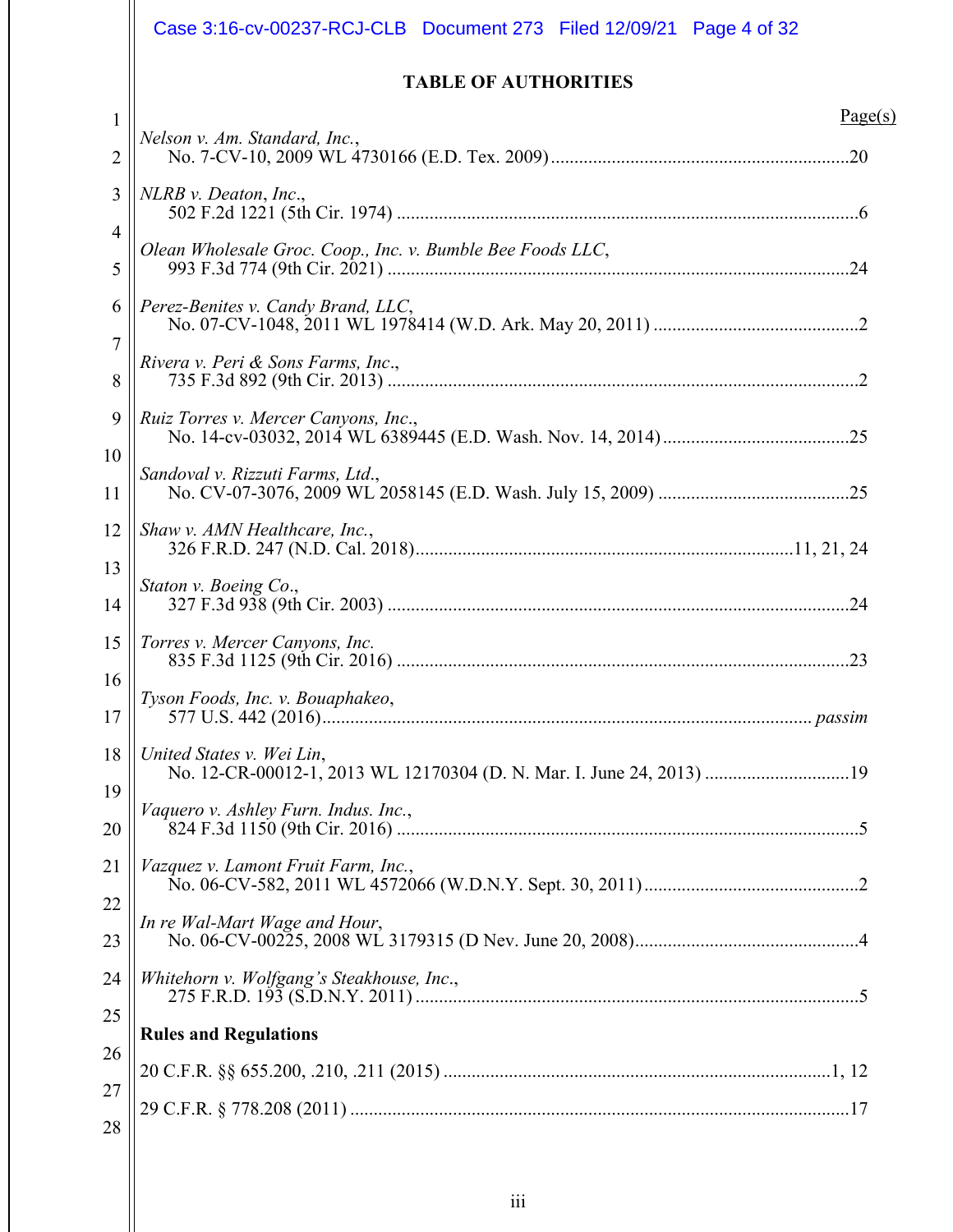# Case 3:16-cv-00237-RCJ-CLB Document 273 Filed 12/09/21 Page 5 of 32

### **TABLE OF AUTHORITIES**

| $\mathbf{1}$   | Page(s)                                                                                                                                                              |
|----------------|----------------------------------------------------------------------------------------------------------------------------------------------------------------------|
| $\overline{2}$ |                                                                                                                                                                      |
|                |                                                                                                                                                                      |
| 3              |                                                                                                                                                                      |
| $\overline{4}$ |                                                                                                                                                                      |
| 5              |                                                                                                                                                                      |
| 6              |                                                                                                                                                                      |
| $\overline{7}$ |                                                                                                                                                                      |
| 8              | <b>Other Authorities</b>                                                                                                                                             |
| 9              | American Association for Public Opinion Research,                                                                                                                    |
| 10             | https://www.aapor.org/Standards-Ethics/Best-Practices.aspx#best12_20                                                                                                 |
| 11             | Diamond, Shari Seidman, "Reference Guide on Survey Research," in Federal Judicial<br>Center (2011), Reference Manual on Scientific Evidence: Third Edition, p.382 20 |
| 12             |                                                                                                                                                                      |
| 13             |                                                                                                                                                                      |
| 14             |                                                                                                                                                                      |
| 15             |                                                                                                                                                                      |
| 16             |                                                                                                                                                                      |
| 17             |                                                                                                                                                                      |
| 18             |                                                                                                                                                                      |
| 19             |                                                                                                                                                                      |
| 20             |                                                                                                                                                                      |
| 21             |                                                                                                                                                                      |
| 22             |                                                                                                                                                                      |
| 23             |                                                                                                                                                                      |
| 24             |                                                                                                                                                                      |
| 25             |                                                                                                                                                                      |
| 26             |                                                                                                                                                                      |
| 27             |                                                                                                                                                                      |
| 28             |                                                                                                                                                                      |
|                |                                                                                                                                                                      |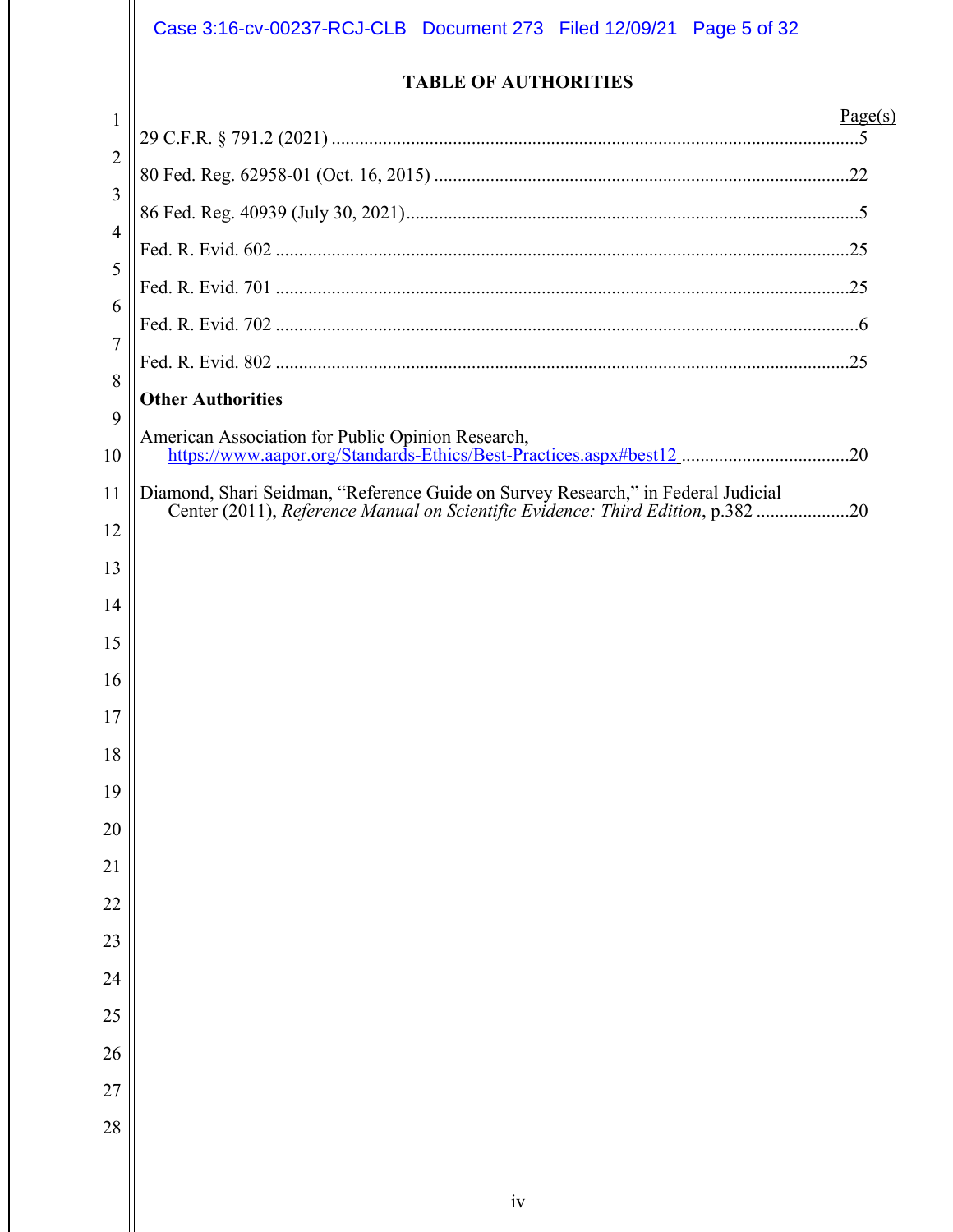#### 1 **I. INTRODUCTION**

2 3 4 5 6 7 8 9 10 11 12 13 14 15 16 WRA says one thing to the Department of Labor ("DOL") – "we are a joint employer" – and the opposite to the Court, claiming "not really."1 WRA tells DOL there is a description that sets forth job duties of all herders (Cert. at 13) and then argues to this Court that duties vary (Opp. at 13- 36). WRA tells DOL herders are on call 24/7, and need to be in constant attendance on the herd (Cert. at 11), but tells this Court they are not on call, and can ignore the sheep for hours at a time. (Opp. at 16-37, esp. at 23, 28, 34). Indeed, WRA told DOL all H-2A workers it obtained would be doing open range herding – which is requirement to have the special H-2A rules apply – but WRA member Green Goat did not assign herders to do *any* work on the range.<sup>2</sup> WRA obtained benefits from DOL because it made those representations – it not only obtained H-2A visas, but it obtained them under the "special procedures" applicable only to qualifying open range herders, that relieved it of the responsibility to track hours worked, and set a lower AEWR than would have otherwise applied. Cert. Ex. 39 at WRA000806-807; 20 C.F.R. §§ 655.200, .210, .211 (2015). Now, when these representations prove less helpful to WRA, it wants to reject each of those assertions previously made under oath to DOL. Defendant's credibility does not survive this series of aboutfaces.

17

Despite Defendant Western Range's best efforts to create the appearance of differences –

18 even contradicting its decade of sworn statements to DOL to do so – the extensive record here shows

<sup>20</sup> 21 <sup>1</sup> Compare Certification Brief ("Cert.") at nn.4-7 (collecting cites to WRA asserting it is a joint employer) *with* Opposition to Certification ("Opp.") at 39-40, suggesting WRA is not really a joint employer for anything other than obtaining H-2A visas.

<sup>22</sup> 23 24 25 26 27 <sup>2</sup> Excerpts from the Deposition of Blake Lambert 57:1-6, 94:4-16 (he does not operate on the range at all); 42-44 (Green Goat keeps their herd in fenced areas of 1-2 acres), attached as Ex. 1. WRA's H-2A applications all indicate they are for open range herders, and being on the range is part of the job description it uses. Cert. at 13 and exhibits cited therein. As such, Green Goat's herders are actually outside the class definition, and any differences between Green Goat and other WRA operations in Nevada are irrelevant. Plaintiff notes, however, that WRA and Green Goat obtained H-2A herders under the special procedures only applicable to open range herders, and thus appear to have made material misrepresentations to the Department of Labor. By representing that the herders would be on the range, WRA obtained an exemption from the obligation to track hours worked, and a lower AEWR than if it had accurately represented that the herders assigned to Green Goat would be working only in small enclosed fields rather than open range. Plaintiff would have noted that Green Goat was outside the class previously, but Mr. Lambert did not appear for deposition until

<sup>28</sup> after Plaintiff's class certification brief was filed.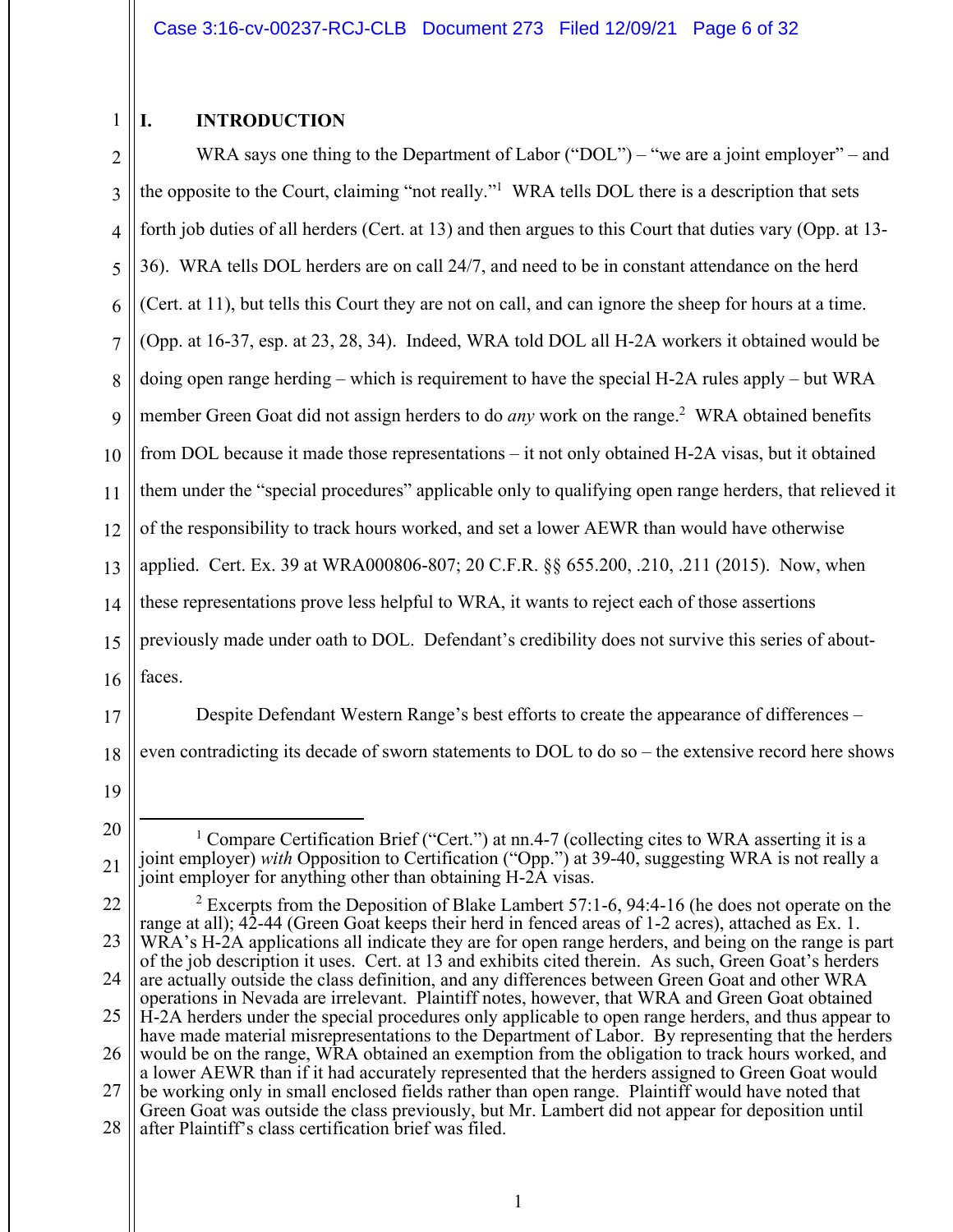1 2 3 4 5 6 7 8 9 a high degree of consistency with respect to the herders' job duties, their working conditions, and their hours worked. Each element of Plaintiff's claim can be proved with evidence that is common to the class. Indeed, in many instances where WRA has claimed ranches differ, an examination of testimony shows they do not; in other instances, WRA shows differences that are unrelated to the claims at issue here, and which do not affect the ability to resolve the claims here with common evidence. Finally, WRA's last minute collection of declarations from herders, who described consistent duties and similar hours, has served only to support the survey methodology of Plaintiff's expert, who needs only the same access that WRA has to current contact information for herders to complete a reliable survey. In sum, this case is well suited for class certification.

10

### **II. H-2A REGULATIONS DO NOT WEIGH AGAINST CERTIFICATION**

11 12 13 14 15 16 17 18 19 20 21 22 23 24 Defendant contends its application of the H-2A regulations is lawful. Plaintiff contends that Defendant has violated the H-2A regulations that WRA relies upon. Regardless of which interpretation of the regulation is correct, this presents a common question to be resolved for the class as a whole. WRA's reliance on *Llacua v. Western Range Assoc.*, 930 F.3d 1161 (10th Cir. 2019) is entirely misplaced. WRA claims that because there are H-2A regulations, a class action claim for breach of contract is "preempted." Opp. at 11. It provides no case or other authority supporting such a bald assertion. The numerous cases – class action and otherwise – brought by former H-2A workers against employers for failure to pay them as required by H-2A regulations belie the contention that DOL's authority to enforce regulations deprives workers of the opportunity to pursue legal redress on their own behalf. *See*, *e.g.*, *Garcia-Celestino v. Ruiz Harvesting, Inc.*, 280 F.R.D. 640, 645 (M.D. Fla. 2012) (certifying class of H-2A workers bringing claim for breach of contract created by the H-2A job order); *Vazquez v. Lamont Fruit Farm, Inc.*, No. 06-CV-582, 2011 WL 4572066 (W.D.N.Y. Sept. 30, 2011) (same); *Perez-Benites v. Candy Brand, LLC*, No. 07-CV-1048, 2011 WL 1978414, at \*3 (W.D. Ark. May 20, 2011) (same).<sup>3</sup> The regulatory structure of H-

25

26 3 See also *Rivera v. Peri & Sons Farms, Inc*., 735 F.3d 892, 899-900 (9th Cir. 2013) (holding in this putative class action that an allegation that the job clearance orders were the employment contracts of H-2A workers is sufficient to state a claim for breach of contract).

27 28 Moreover, the claims at issues in *Llacua* were RICO and Anti-trust claims. It was in that context that the court noted that the regulatory overlay was significant, because associations such as WRA were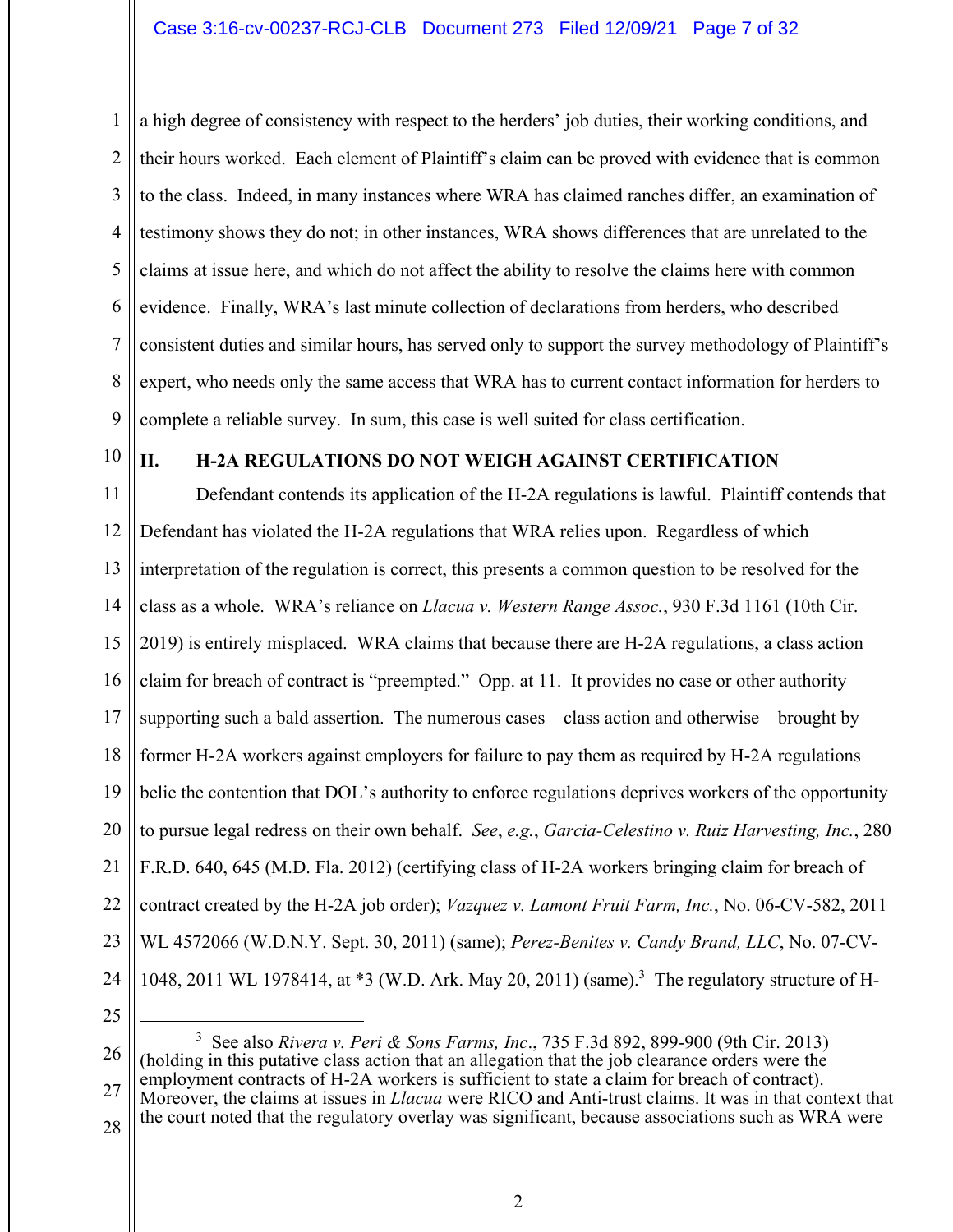1 2 2A does nothing to establish that WRA complied with that structure, or to preclude Plaintiff from enforcing contractual rights created by it.

3

4

### **III. PREDOMINANCE IS SATISFIED**

### A. Common Questions Predominate in This Case

5 6 7 8 9 10 11 12 13 14 15 16 17 18 19 20 21 22 23 Defendant incorrectly conflates its ability to identify some differences between class members with the failure of predominance. Predominance is satisfied "when the common issues 'represent a significant aspect of the case and they can be resolved for all members of the class in a single adjudication.'" *Edwards v. First Am. Corp*., 798 F.3d 1172, 1182 (9th Cir. 2015) (quoting 7A Charles Alan Wright, Arthur R. Miller & Mary Kay Kane, Federal Practice & Procedure § 1777 (2d ed.1986)). To evaluate predominance, courts first consider "… the elements of the underlying cause of action." *Abdullah v. U.S. Sec. Assocs., Inc.*, 731 F.3d 952, 964 (9th Cir. 2013) (citation omitted). Thus, for the hodgepodge collection of minor variations that Defendant relies upon to defeat predominance, the purported differences would have to be relevant to determination of Plaintiff's claims. Yet WRA has not even attempted to show that differences in geographic location, size of band, or how often groceries are delivered, among other distinctions it fixes upon, would require different evidence be used to establish each class member's claim, or could establish any differences in the job duties or hours worked that the herders share. One can always identify differences of some sort. But differences which are not relevant to the elements of the cause of action will not impact the ability to resolve a cause of action on a class-wide basis. *Abdullah*, 731 F.3d at 964 (holding where "there are no *relevant* distinctions between the worksites," claim presented common question) (emphasis added). With respect to the elements of their contract claim, herders are similar: they all have the same joint employer relationship with WRA, all are subject to the same policy of paying a monthly salary regardless of hours worked, where that monthly salary does not cover their

<sup>25</sup> 26 explicitly authorized to file applications on behalf of the association and member ranches – a factor relevant to whether member ranches and WRA could be held to be engaged in a "conspiracy" given that concerted action was authorized by H-2A regulations. But in *this* case Plaintiff does not dispute

<sup>27</sup> that WRA is specifically authorized to act as a joint employer of H-2A shepherds, and the fact of such authorization actually supports rather than undermines Plaintiff's claim. Plaintiff contends that WRA actually is the joint employer it claims to be, and as such, is liable for failing to comply with

<sup>28</sup> its contractual obligations to pay Nevada's minimum wage.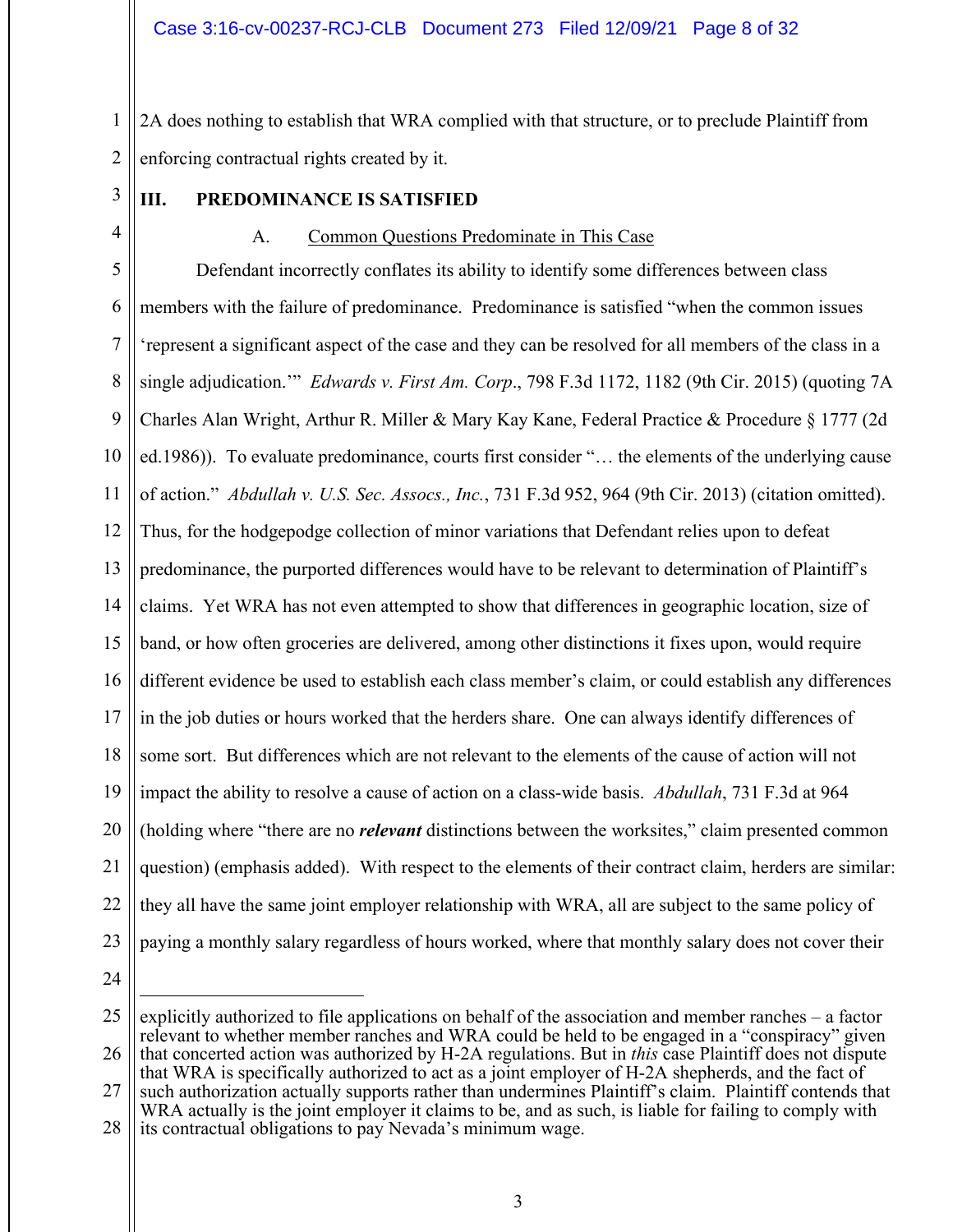1 2 3 4 hours worked at Nevada's minimum wage, even at the lower end estimates of hours worked. All share very similar job duties which require them to work similar hours.<sup>4</sup> A detailed record laid out painstakingly in Plaintiff's opening brief establishes the high degree of consistency across the facts that are actually at issue with respect to Plaintiff's claims.<sup>5</sup>

5

6 7 8 9 10 11 The common questions that Plaintiff addressed in his opening brief—which include whether WRA is the joint employer of herders, whether the proposed class members all have the same contract terms, whether herders were "engaged to wait," and how many hours they worked —can all be answered with evidence that is common to the class as a whole, and that a common methodology applied to records produced in discovery permit determination of damages. WRA in its reply failed to even address most of the common questions Plaintiff raised. Moreover, WRA has ignored the plethora of cases where courts have found that plaintiffs satisfied predominance despite some

<sup>13</sup> 14 15 16 17 18 19 20 21 22 23 24 25 4 In contrast, in *Dueker v. CSRT Expedited Inc.*, No. 18-cv-08751, 2020 WL 7222095 (C.D. Cal. Dec. 7, 2020), which Defendant relies upon, plaintiff's claim concerned time when truck drivers were in the truck's sleeper berth, while the truck was moving, within the state of California, but plaintiff failed to identify common evidence that could be used to establish the relevant facts, given that trucker time logs had significant inaccuracies, particularly with respect to references to "sleeper berth" time that was at issue; plaintiff's expert Woolfson's analysis was found to be unreliable, as he did not consider available GPS data that established truck location, among other issues; in the absence of common data and method for establishing facts for class as a whole individual analysis was required. *Id.* at \*3, 7. Similarly, *In re Wal-Mart Wage and Hour*, No. 06-CV-00225, 2008 WL 3179315 (D Nev. June 20, 2008), which WRA cites repeatedly, plaintiffs alleged various ways that Walmart shorted the time of all hourly workers nationwide, including simply deleting hours worked over 40, deducting for meal breaks employees had not taken, or other alterations of time records. Plaintiffs sought to use statistical analysis of Walmart data to show there were instances when a meal break was deducted, when there was no record the employee punched out for a meal break, or that an employee was logged into a cash register during a time period when the employee was not being paid. However, the statistical evidence offered could not account for alternative explanations in the record, such as employees taking meal breaks, but forgetting to swipe in and out, or an employee failing to log out of the cash register, and permitting another employee to continue working under the prior worker's login information. Moreover, plaintiffs offered no statistical evidence which could be used to show which hours might have been worked, but later deleted or altered by management, and thus not paid. In short, plaintiffs failed to show that there was a workable way to establish violations with evidence common to the class. *Id.* at \*1, 18, 19. In contrast, Plaintiff here relies upon common evidence. Moreover, Plaintiff has the benefit of guidance from the Supreme Court's *Bouaphakeo* decision on using statistical estimates to establish time worked. <sup>5</sup> Plaintiff notes that nearly all cites, WRA cites to depositions without specifying any

<sup>26</sup> 27 28 particular page, making it harder to check the accuracy of its assertions. As noted below, many of its assertions are contradicted by deposition testimony Plaintiff identifies by page and line number. Furthermore, WRA repeatedly asserts that "most" or "all" of its member ranches agreed with a proposition, without providing any citations, or providing citations only for 2-3 ranches – who do not constitute a majority. In sum, claims in WRA's brief cannot be accepted at face value.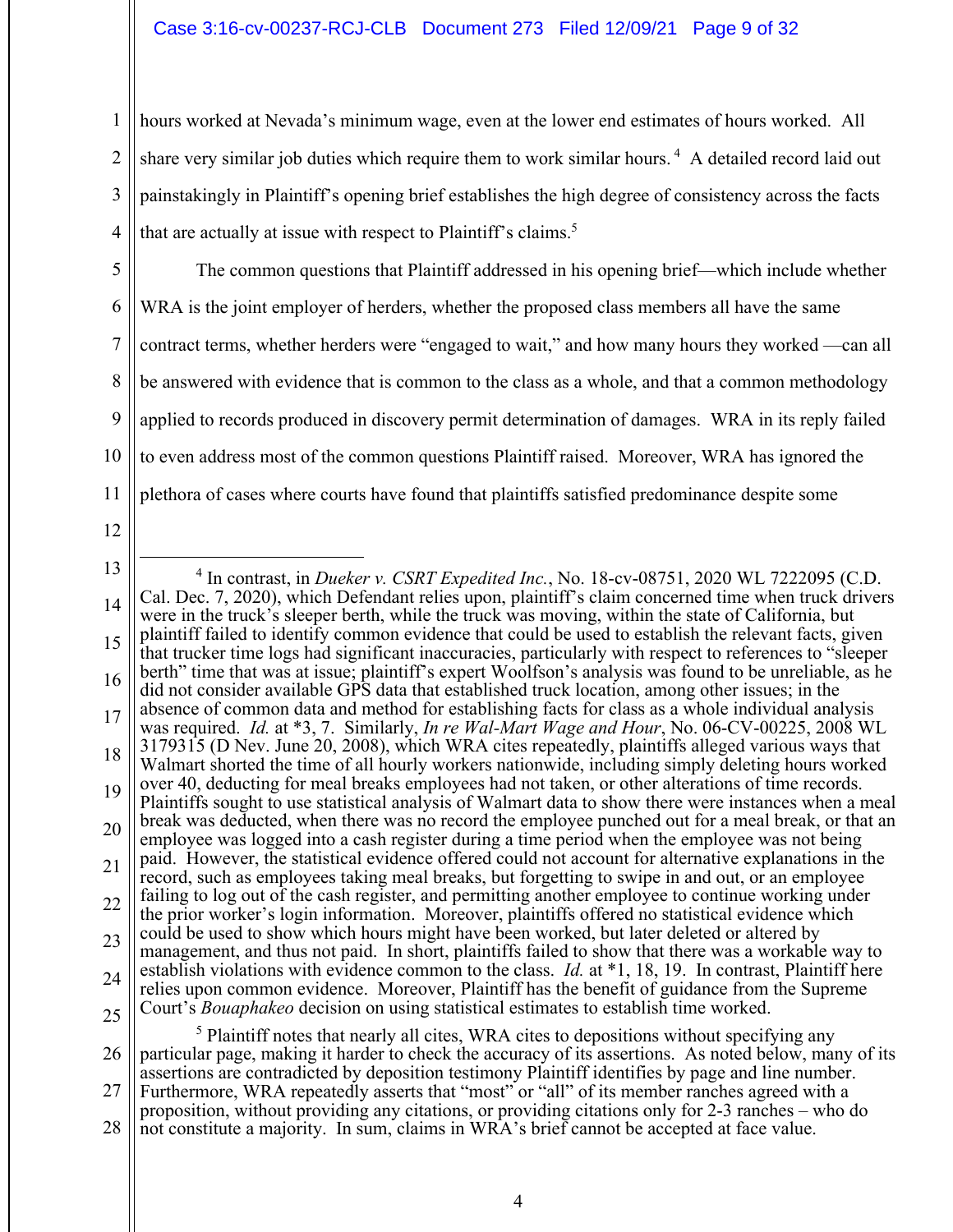### Case 3:16-cv-00237-RCJ-CLB Document 273 Filed 12/09/21 Page 10 of 32

1 2 3 4 5 6 7 irrelevant factual differences, and the settled law that individual damages issues do not defeat class certification. *See, e.g., Abdullah*, 731 F.3d at 964 (certifying class because the distinctions between worksites were not relevant to the claims made); *Whitehorn v. Wolfgang's Steakhouse, Inc*., 275 F.R.D. 193, 200 (S.D.N.Y. 2011) (proposed class members worked in different locations and positions, but relevant pay policy was identical, thus satisfying predominance); *Vaquero v. Ashley Furn. Indus. Inc.,* 824 F.3d 1150, 1154 (9th Cir. 2016) (holding that individual damage calculations alone cannot defeat class certification.).

### 8

9

### B. WRA's Status as a Joint Employer Presents a Common Question that is Foundation of Plaintiff Claims

10 11 12 13 14 15 16 17 18 19 20 21 22 WRA expresses bewilderment over Plaintiff's discussion of WRA's status as a joint employer, and speculates baselessly as to why it was named a defendant at all. Opp. at 38-40. The answer is simple: WRA was named as defendant because it is the joint employer of all proposed class members, it entered into identical contractual relationships with each class member (pursuant to the H-2A regulations), and it has not paid them consistent with those contractual obligations, thus, it is the proper defendant. WRA's status as a joint employer is the first element of Plaintiff's claim, and WRA has consistently suggested that it is a joint employer "only" for H-2A purposes, and not really an employer of herders at all, certainly not for purposes of complying with Nevada minimum wage law. *Id.* Defendant's denial of joint employer status presents a common question that must be resolved for all class members, and must be resolved in the same way for all, thus showing predominance. Indeed, even if WRA were to now concede it is a joint employer, "the fact that an issue is conceded or otherwise resolved does not mean that it ceases to be an 'issue' for the purposes of predominance analysis." William B. Rubenstein, 2 Newberg on Class Actions § 4:51 (5th ed.)

28

WRA's opposition brief fails to identify any difference in how it hires, fires, and sets terms and conditions of employment for its herders. Additionally, WRA fails to respond to or rebut any of the extensive evidence Plaintiff presented showing that WRA does indeed exercise control as an employer over its herders. Indeed, Defendant cites inoperative guidance for evaluating joint employer status. Opp. at 39, citing 40 CFR 791.2. This was presumably intended as a reference to 29 C.F.R. § 791.2 (2021), but that regulation was rescinded earlier this year. *See* 86 Fed. Reg. 40939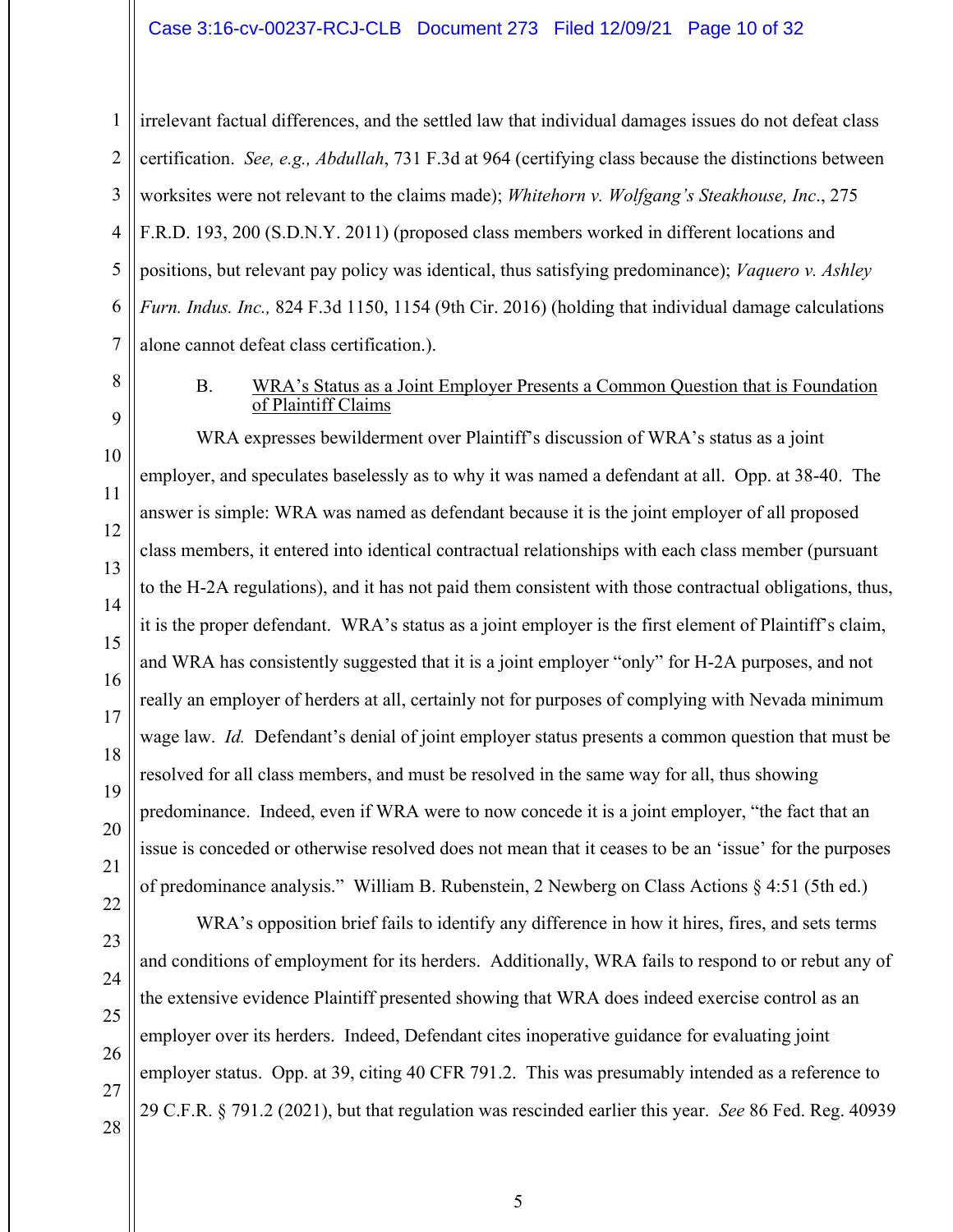1 (July 30, 2021); https://www.dol.gov/agencies/whd/flsa/2020-joint-employment (last visited Dec. 9,  $2$  || 2021).

| $\overline{3}$ | Finally, WRA's argument that it did not really exercise control because it was only acting as                                                                                                                       |
|----------------|---------------------------------------------------------------------------------------------------------------------------------------------------------------------------------------------------------------------|
| $\overline{4}$ | required by DOL regulations fails; the argument is both false and irrelevant. The Ninth Circuit has                                                                                                                 |
| 5              | clearly held that an exercise of control cannot be disregarded because it was due to government                                                                                                                     |
| 6              | regulations or contractual obligations rather than unfettered discretion. See Narayan v. EGL, Inc.,                                                                                                                 |
| 7              | 616 F.3d 895 (9th Cir. 2010). In fact, control exercised pursuant to a contract or government                                                                                                                       |
| 8              | regulation is itself affirmative evidence of an employment relationship. Id; see also NLRB v.                                                                                                                       |
| 9              | Deaton, Inc., 502 F.2d 1221, 1226 (5th Cir. 1974) (reasoning that it cannot ignore or discount the                                                                                                                  |
| 10             | items that are requirements imposed by federal regulations and finding them sufficient to establish                                                                                                                 |
| 11             | employer relationship). Moreover, WRA engages in many employer behaviors that it is not required                                                                                                                    |
| 12             | by DOL to undertake, including transferring herders between ranches, and deciding what vacation                                                                                                                     |
| 13             | and health insurance herders will be offered. Cert. at 5-8.                                                                                                                                                         |
| 14<br>15       | $C_{\cdot}$<br>Despite Defendant's Attempt to Suggest Differences, the Record Establishes that<br>Herder's Duties and Hours Can Be Established With Common Evidence                                                 |
| 16             | Purported Differences in Geography, Topography, Tools, and Transportation<br>1.<br>Are Not Material as They Do Not Impact Herder Duties or Hours                                                                    |
| 17             | Defendant details the locations where its members operate, and places great reliance on                                                                                                                             |
| 18             | differences in geography and topography. Opp. at 14-16. <sup>6</sup> It also asserts that there are differences                                                                                                     |
| 19             |                                                                                                                                                                                                                     |
| 20             | $6$ Defendant makes general reference to the unsigned, unsworn report of Dr. William Payne,<br>its purported expert witness in its discussion of differences in geography and topography. However,                  |
| 21             | Dr. Payne offers opinions on topics he admits he is not qualified to opine upon (interpreting DOL<br>regulations and case law) and topics he admits he brings no expertise to that the Court or jury could          |
| 22             | not do equally well itself (reviewing testimony and summarizing it). Excerpts from the Deposition<br>of William Payne ("Payne Dep.") 178:21-181:5, 189:25-193:10, attached as Ex. 2. Moreover, Dr.                  |
| 23             | Payne is not a disinterested expert, but an individual with a keen personal interest in the outcome of<br>this case which biases his opinions. As Dean of the College of Agriculture, Dr. Payne determined          |
| 24             | the University should purchase the Rafter 7 Merinos sheep ranch, and operate it as part of its support<br>of the Nevada sheep industry. Payne Report, Opp. Ex. 3 at 3. He refers to this in personal terms,         |
| 25             | noting "I have invested millions of dollars" <i>Id.</i> at 5. Rafter 7 is a member of the Western Range<br>Association, and if Plaintiff is successful in this case, Rafter 7 – that is Dr. Payne's College – would |
| 26             | have to pay its herders higher wages going forward, and would also be responsible, under its<br>indemnification agreement with WRA, to pay a share of any judgment obtained by Plaintiff in this                    |
| 27             | case that includes herders who worked for Rafter 7. Thus, he has a direct financial interest in<br>reaching the conclusions that he offered in his expert report. His testimony must be excluded under              |
| 28             | Fed. R. Evid. 702, and also for failure to comply with Rule $26(a)(2)(B)$ . Plaintiff will file a separate                                                                                                          |
|                |                                                                                                                                                                                                                     |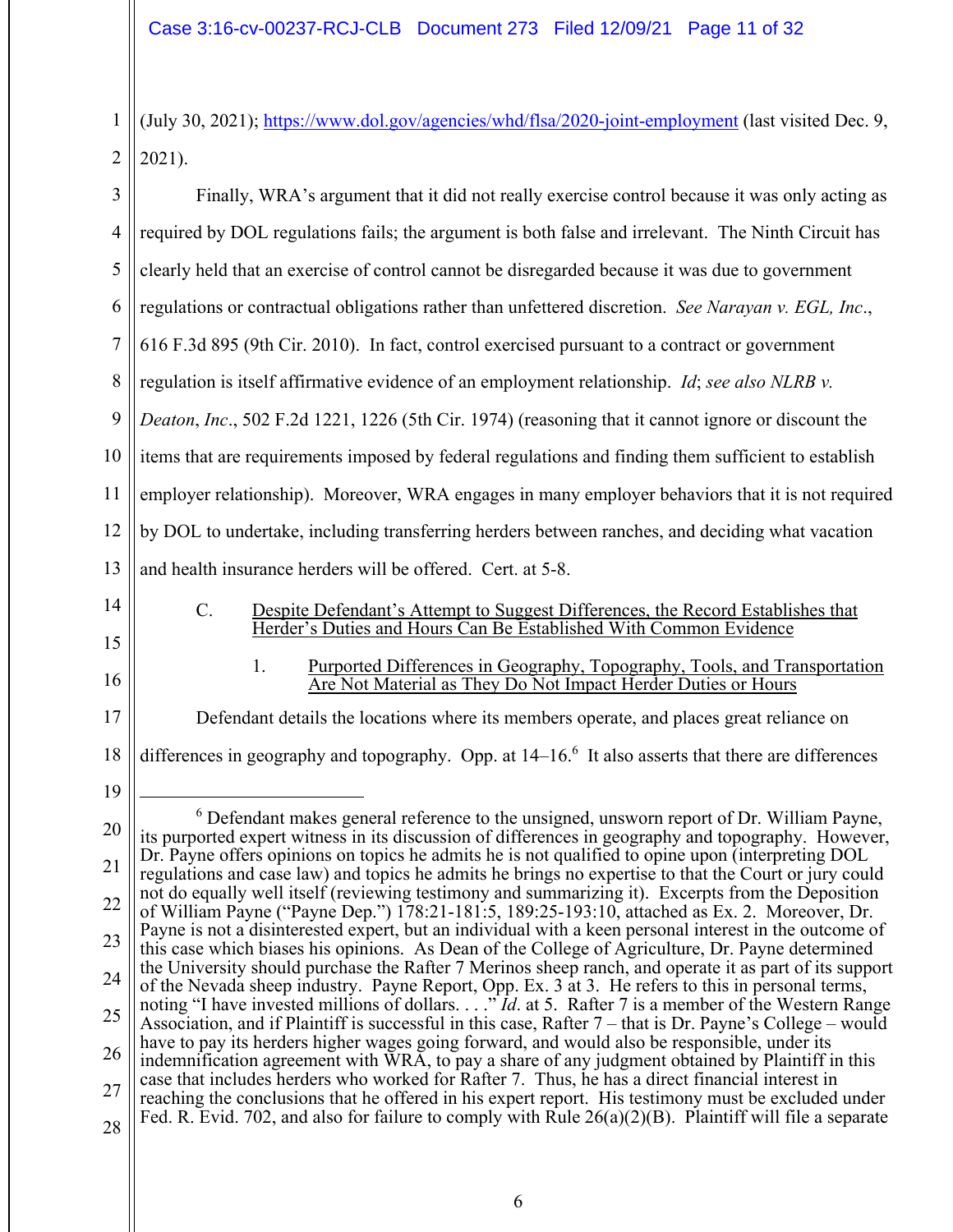### Case 3:16-cv-00237-RCJ-CLB Document 273 Filed 12/09/21 Page 12 of 32

1 2 3 4 5 6 7 8 in the tools and method of transportation used. Opp. at 23-25. But WRA fails to establish that such differences result in any differences in the herders' job duties and hours worked, and in many instances has failed to show that there are actual differences at all. For example, while WRA cites Henry Vogler of Need More Sheep as saying every ranch is as different as night and day (Opp. at 15, citing Opp. Ex. 33), that language appears nowhere in Opp. Ex. 33. However, Mr. Vogler *was* asked about various differences, for example whether the size of the herd would impact the hours he would expect a herder would work, and he answered, "not a nickle's worth." Excerpts from the Deposition of Henry Vogler ("Vogler Dep.") 179:21-180:15, attached as Ex. 3.

9 10 11 12 13 14 15 16 17 18 19 20 21 22 Defendant relies upon conclusory assertions from Kerri Wright (SNWA) and Sierra Knudson  $(K & N$  Ranch) that they would "expect" there to be differences in duties from ranch to ranch. Opp. at 16, 24 n.17. However, Ms. Wright repeatedly testified that she had no understanding of how other WRA member ranches operated. *See, e.g.*, Excerpts from the Deposition of Kerri Wright ("Wright Dep.") 147:9-18, 147:24-148:5, 160:2-4, attached as Ex. 4. Ultimately, she acknowledged that she was just guessing that there were differences, and that she could not identify a single duty that actually differed from ranch to ranch. Wright Dep. at 181:8-23, Ex. 4. Ms. Knudson testified that she does not know what tools other ranches use, and does not know of any tools that would be different except those used for shearing and docking sheep, since her ranch had goats that were not sheared or docked.<sup>7</sup> Excerpts from the Deposition of Sierra Knudson ("Knudson Dep.") 140:1-141:15, attached as Ex. 5. Ms. Knudson went on to testify that she did not know if herders' hours, duties, or housing were actually different from ranch to ranch. Knudson Dep. at 141:16-143:4, Ex. 5. Similarly, WRA relies upon testimony from F.I.M. Corp. that there were differences in "the terrain, the feed," – but does not cite to any testimony from F.I.M. that differences in the terrain and

23

24 motion to exclude this expert.

<sup>25</sup> 26 27 28  $<sup>7</sup>$  Notably, multiple ranchers testified that shearing and docking each took just a few days out</sup> of the year for each herder, and thus any differences related to shearing or docking are of no import. Excerpts from the Deposition of Tom Filbin ("Filbin Dep.") 81:17-24 (shearing takes between two days and a week), attached as Ex. 6; Excerpts from the Deposition of Ira Wines 51:1-14 (shearing takes about 4 days), attached as Ex. 7; Excerpts from the Deposition of Hank Dufurrena  $\dot{7}2:11-1\bar{3}$ (shearing takes 1-2 days), attached as Ex. 8; Espil Dep. at 89:9-21 (docking takes about a half day for each band, four days total), Cert. Ex. 28.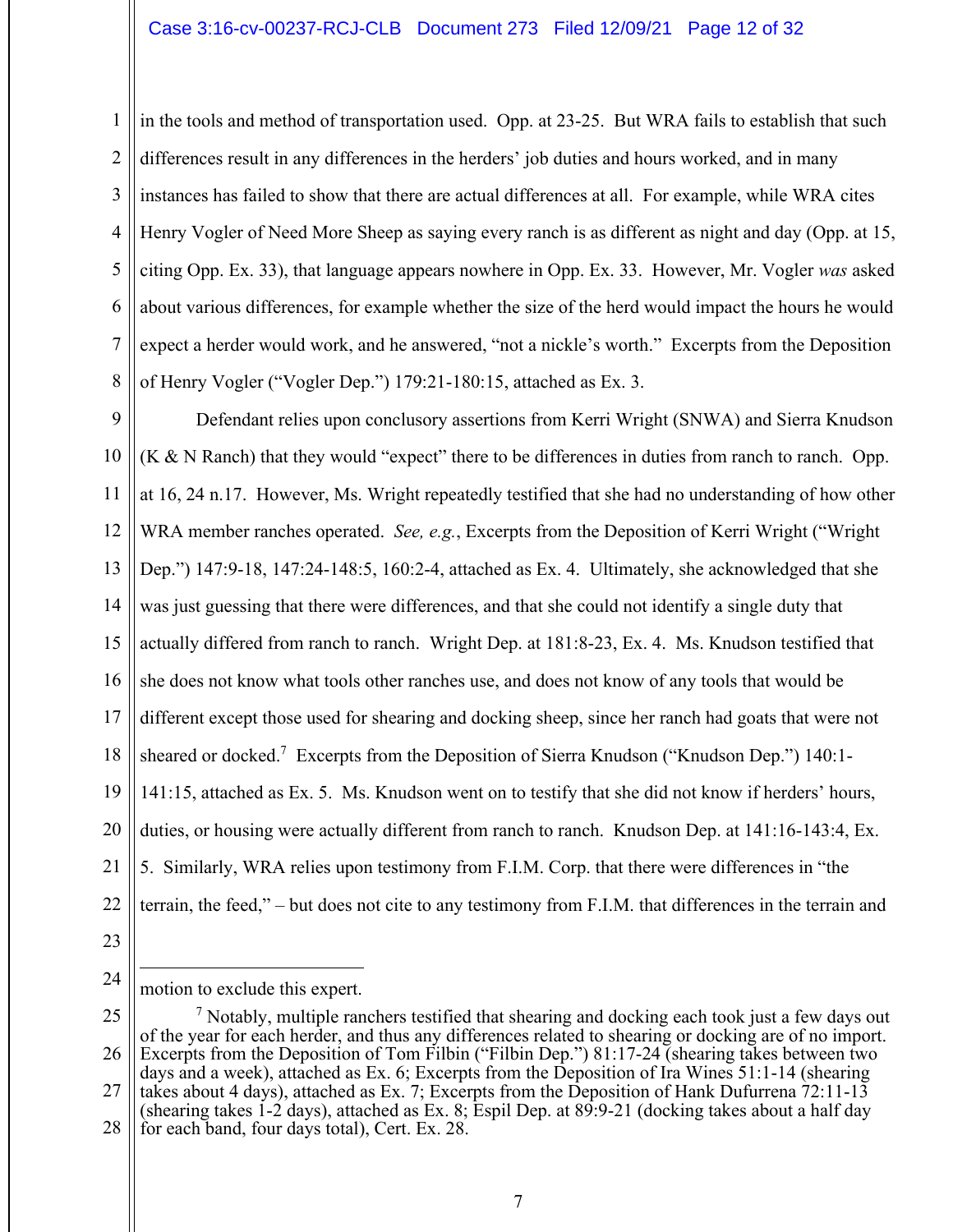1 2 3 4 5 6 7 feed resulted in any different herder duties or hours worked. Opp. at 16. WRA quotes Executive Director Youree as saying that "[a]ll herders are provided with somewhat different tools." Opp. at 24. However, the only place in Ms. Youree's deposition that language appears is in a question about whether herders were provided housing that would have flush toilets or showers, and Ms. Youree replied that might vary, noting that even when camping there were "tools that you can have a warm shower available." Excerpts from the Deposition of Monica Youree ("Youree Dep.") 219:25- 220:10, attached as Ex. 9. This testimony has nothing to do with herders' duties or hours worked.

8 9 10 11 12 13 14 15 16 17 18 19 20 21 22 23 24 Finally, Defendant's attempt to show that transportation differed from ranch to ranch serves only to show the high degree of similarity. WRA asserts that Eureka Livestock, Gary Snow Livestock, and Silver Creek Ranch all provided horses to their herders, while Need More Sheep said that horses were provided to herders that need them. Opp. at 25. While WRA cites to testimony from Bonnie Little saying that there was one herder who "did not always have a horse" (Opp. at 24), that was Ms. Little's correction to her declaration in which she said without qualification that herders were supplied with horses; she confirmed that herders at her ranch commonly used horses, but noted that one herder did not always have a horse. Little Dep. at 112:9-115:9, Opp. Ex. 25; Little Declaration ¶ 19, Cert. Ex. 44. In the face of essentially uniform testimony from ranchers that they provided horses to their herders, WRA identified *one* herder who walked rather than using a horse. Opp. at 25. But in addition to the paucity of evidence supporting WRA's claim that "transportation utilized by the herders also varies greatly," an even greater deficiency in WRA's claim is that it makes no link between any purported difference between herders that use burros or mules as opposed to horses, or those who walk with respect to their job duties and hours worked. Distinctions that are not relevant to resolving the claims made do not preclude a finding of predominance, where the relevant issues can be resolved with common proof, such as the common questions here. *Abdullah*, 731 F.3d at 964.

25

2. Evidence Shows a High Degree of Consistency in Hours and Duties

26 27 28 Both the herder declarations and rancher testimony discussed by Defendant in its opposition show a high degree of consistency with respect to the duties and hours worked by herders – at least as consistent as in cases in which class certification has been upheld. *See, e.g., Tyson Foods, Inc. v.*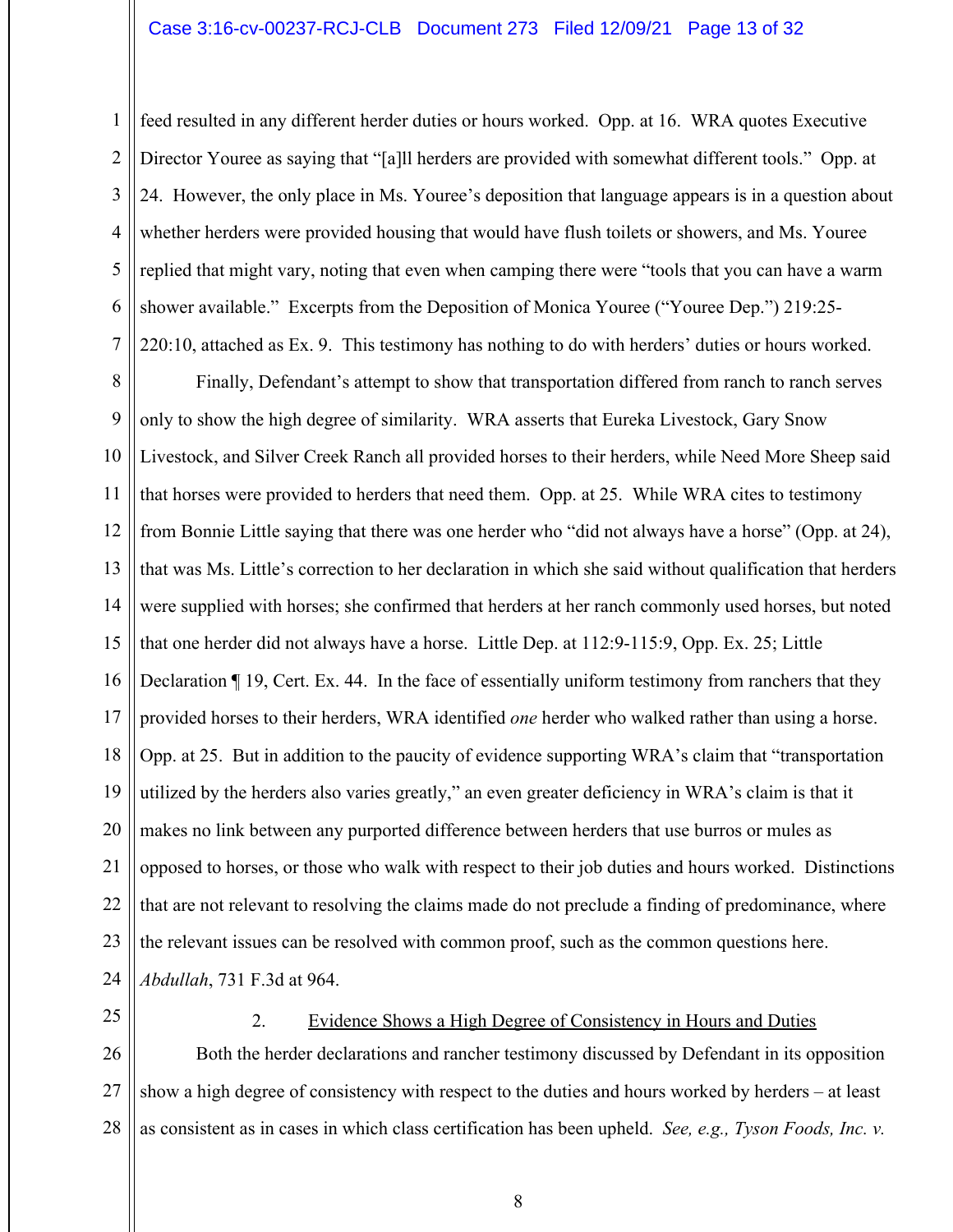*Bouaphakeo*, 577 U.S. 442, 455, 457 (2016).

2 3 4 5 6 7 8 9 10 As Plaintiff argued in his motion, open range herders are the quintessential occupation in which workers are "engaged to wait." Cert. at 32-34. Defendant has not addressed this argument, which presents one of several significant questions that should be resolved for the class as a whole. Indeed, Defendant's Rule 30(b)(6) designee, Monica Youree, acknowledged, when asked about the justification for the modified H-2A procedures applied only to herders that, "It's the need for a shepherd to be with the herd." Youree Dep. 213:3-8, Ex. 9. She further testified that herders are responsible for responding to threats from predators and any health emergencies experienced by sheep, both of which could occur any time of the day or night. Youree Dep. 217:5-23, Ex. 9 (endorsing comments WRA submitted to DOL in 2015, Cert. Ex. 7 at WRA0912).

11 12 13 14 15 16 17 18 19 20 In light of the claim that herders are "engaged to wait" – that they are required to be on location and available throughout the term of their employment, even if they are not always engaged in active duties – it is not surprising that Plaintiff Cántaro Castillo testified that he was on duty 24 hours per day, responsible for sheep at all times. *See* Opp. at 17-18 quoting (out of sequence snippets) Cántaro Castillo at 51:6-11, 44:7-14, Opp. Ex. 4. His testimony made clear that he did sleep, eat, and engage in other activities, but remained responsible for the sheep, even then. Opp. Ex. 4, 44:8-10, 44:17-18, 51:6-52:1. Thus, his testimony about hours worked (which he said applied to his coworkers as well, as they were also responsible for sheep at all times), is not inconsistent with the other testimony from herders who described only their hours actively engaged in duties, rather than the time period for which they were required to be on location and available to respond.

21 22 The declarations submitted by Western Range include six declarations produced by El Tejon in 2017 and nine declarations<sup>8</sup> Western Range obtained and produced quite recently. Of the El

23

1

<sup>25</sup> 26 27 28 <sup>8</sup> Seven declarations were initially filed as exhibits to WRA's Opposition, in addition to six herder declarations previously disclosed by former defendant El Tejon. Opp. Exs. 11-23. Subsequently, WRA filed a Notice of Supplement to Opposition to Plaintiff's Motion for Class Certification, filing two new Spanish-language declarations of herders who worked in Nevada as Exhibits 50 and 51. At that time WRA also filed a declaration of a herder who did not work in Nevada and did not describe his hours worked or duties; Plaintiff omits that declaration from this discussion as irrelevant. *See* Opp. Ex. 49.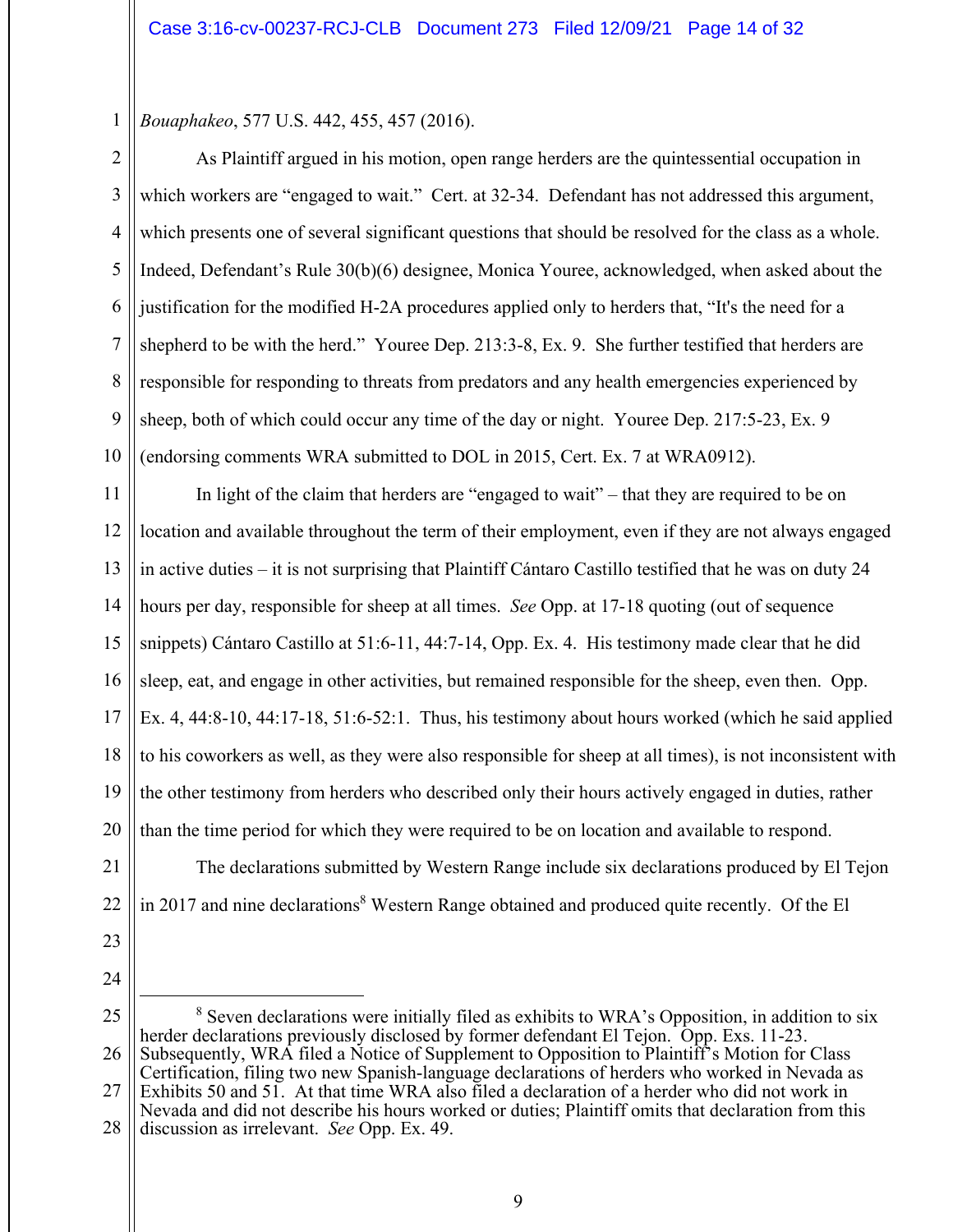### Case 3:16-cv-00237-RCJ-CLB Document 273 Filed 12/09/21 Page 15 of 32

1 2 3 4 5 6 7 8 9 10 11 12 13 14 15 16 17 18 Tejon herders, five testified they worked 8 hours/day  $(56 \text{ hrs/week})^9$  and one said 7-8 hours/day (49-56 hrs/week).<sup>10</sup> The nine recent declarants testified to hours ranging from 35/week to 56/week.<sup>11</sup> Taking the midpoint for herders who provided a range rather than one number, the average number of hours worked by these 15 declarations obtained by the current employer of each herder is 49.17 hours per week. Ex. 10. With a range from 35 to 56 hours, the top estimate is 1.6 times the lowest estimate. Significantly, in *Bouaphakeo* where average times from representative testimony, including expert observation, was used to establish the time at issue, the Supreme Court noted that the variance in daily time estimates was "upwards of ten minutes" on averages of 18 minutes for one department, 21.25 minutes for another. 577 U.S. at 450, 456. For a 20 minute estimate, a 10 minute variance would mean a range of 15 to 25 minutes – in which the high estimate is 1.67 times the low end estimate. Moreover, the *Bouaphakeo* Court pointed to *Anderson v. Mt. Clemens Pottery Co.*, 328 U.S. 680, 691 (1946), which accepted representative testimony to establish time at issue when the range was from 2 minutes to 12 minutes per day – in which the upper estimate was 6 times the low-end estimate. In short, while Plaintiff maintains that he should ultimately prevail on his "engaged to wait" theory, if he does not, even Western Range's cherry-picked declarants demonstrate that representative testimony can be used to establish hours worked, and that the result is within the range of variance that the Supreme Court has held is consistent with class certification. The 15 herder declarations also provide highly consistent description of herder duties, with

19 20 21 all of them describing going out to the sheep first thing in the morning, making sure all are there, spending several hours with the sheep, returning to the sheep camp for lunch, and spending additional time with the sheep in the afternoon, before ensuring they will bed down in the right spot

- 22
- 23 24 <sup>9</sup> Cesario Yauri Garcia (Opp. Ex. 18, ¶ 22); Elias Maximo Ascanoa Alania (Opp. Ex. 19,  $\P$ 20); Elmer Alcides Cantaro Oteo (Opp. Ex. 20,  $\P$  21); Filomeno Leonardo Lapa Pomahuali (Opp. Ex. 21, ¶ 20); William Archi Lozano (Opp. Ex. 23, ¶ 16).
- 25

<sup>&</sup>lt;sup>10</sup> Gilmar Jhonny Melo Castillo (Opp. Ex. 22,  $\P$  14).

<sup>26</sup> <sup>11</sup> Celso Sosa Tumialan (35-40 hours/week; Opp. Ex. 12,  $\P$  11); Armando Macha Damian (35-48 hours/week; Opp. Ex. 11, ¶ 13); Erasmo Vera Arteaga (35-48 hours/week; Opp. Ex.13,  $\P\P$  8(a)-(f)); Oscar Taipe (47-48 hours/week; Opp. Ex. 15,  $\P$  13); Marcial Jorge Motta (55

<sup>27</sup> hours/week; Opp. Ex.14,  $\P$  9(a)-(h)); Raul Ulloa (35 hours/week; Opp. Ex. 17, 13); Francisco Rivera Sanchez (42 hours/week; Opp. Ex. 16, ¶ 13); Jose Jesus Salazar Saldaña (42-56 hours/week;

<sup>28</sup> Opp. Ex. 50, ¶ 10); Louis Armando Diaz Naba (56 hours/week; Opp. Ex. 51, ¶ 10).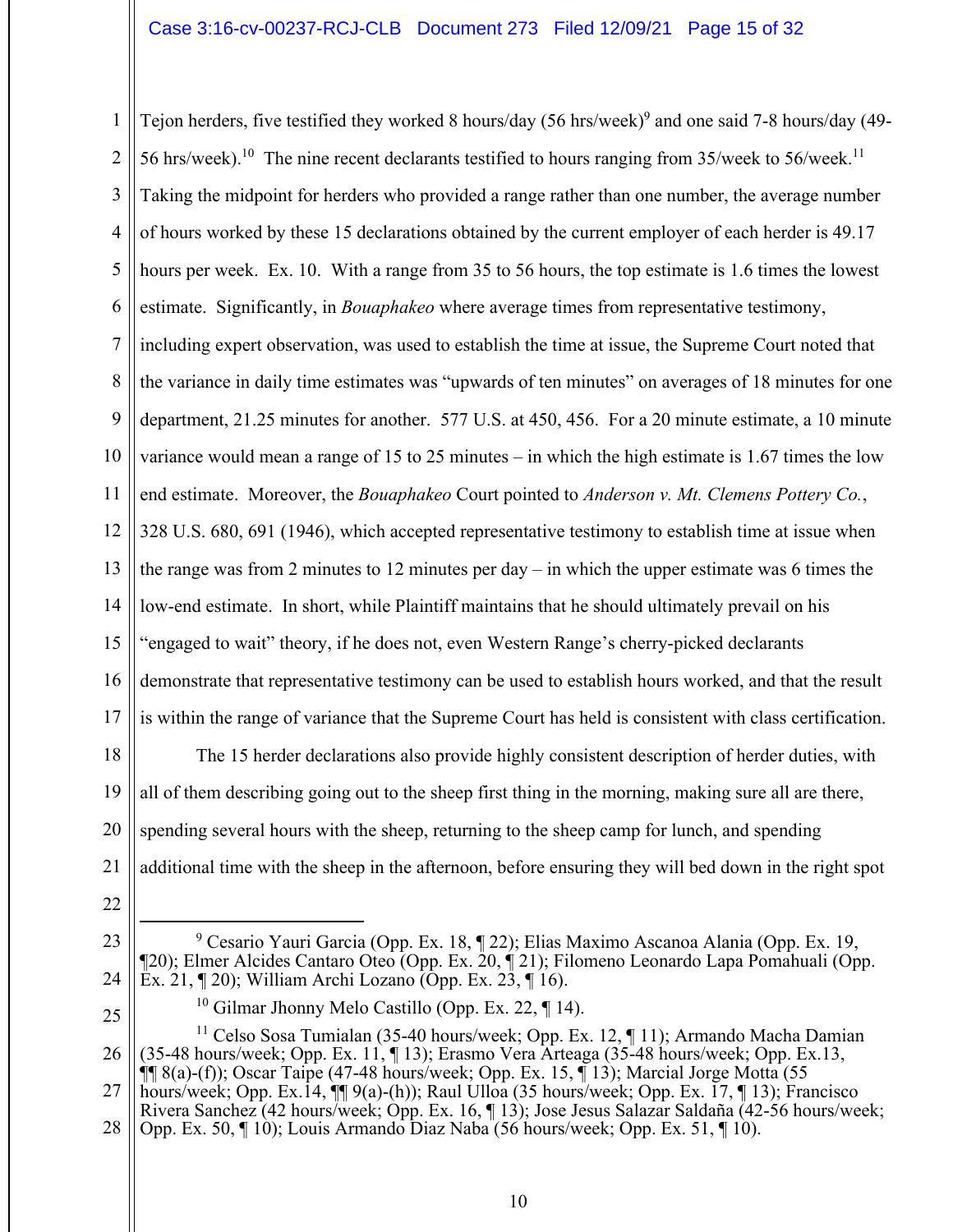1 2 3 4 5 6 7 8 9 10 and returning to camp.<sup>12</sup> Opp. Exs. 11-23, 50-51. Notably the language in these declarations is highly similar, particularly for those who worked with the same member ranch, and all were current employees when the declarations were obtained. Such "happy camper" declarations from current employees are likely to be obtained under circumstances where the employee cannot speak freely. *Shaw v. AMN Healthcare, Inc.*, 326 F.R.D. 247, 269 (N.D. Cal. 2018) ("the Court is reluctant to place significant weight on declarations of current AMN employees to deny class certification given the "risk of bias and coercion" inherent in such testimony."); *Mevorah v. Wells Fargo Home Mortg., Inc.*, No. 05-1175, 2005 WL 4813532, at \*4 (N.D. Cal. Nov. 17, 2005) ("[W]here the absent class member and the defendant are involved in an on-going business relationship, such as employeremployee, any communications are more likely to be coercive.").<sup>13</sup>

11 12 13 14 15 As discussed below at 18-20, WRA used alternative contact information for herders that it had not provided to Plaintiff in order to obtain declarations, depriving Plaintiff of the opportunity to obtain a larger sample for his expert survey of herders. With the same information, Plaintiff's expert can complete his survey. Even with this unlevel playing field, the evidence supports a finding that herders' duties and hours are sufficiently similar that common questions predominate.

16 17 18 19 20 The WRA member ranch testimony it cites provides no better support for its claim that duties of herders within Nevada differed from each other. Defendant's bald assertion, Opp. at 22, that the majority of ranchers testified the job description was inaccurate is unsupported by a single citation. In fact, in testimony collected in Plaintiff's Cert. at 13 n.46, the ranchers all agreed that the written job description that WRA attested to in the H-2A applications was accurate, with several noting an

21

#### 28  $13$  Further, the nine declarations produced by WRA between October 27 and December 6, 2021 were produced too late for Plaintiff to have the opportunity to depose these herders.

<sup>22</sup> 23 24 25 26 27  $12$  In describing their duties, a couple of herders mentioned that they do not participate in lambing. It is not established that hours worked during lambing season differ from hours the rest of the year, but if so, that can be accommodated in damages estimates. In any event, lambing season only lasts 1-2 months out of the year. Leinassar Decl. ¶ 11 (about two months), Cert. Ex. 48; Excerpts from the Deposition of Pauline Inchauspe ("Inchauspe Dep.") 64:17-65:9 (about 1 month), attached as Ex. 11; Filbin Dep. 58:17-23 (45 days to two months), Ex. 6; Powers Decl.  $\P$  11-12 (2) months), Cert. Ex. 26; Wright Dep. 47:14-19 (two months), Cert. Ex. 5; Vogler Decl. ¶¶ 9-10 (about six weeks), Cert. Ex. 50; Borda Decl.  $\P$  11 (2 months), Cert. Ex. 45; Little Decl.  $\P$  17 (20-30 days), Cert. Ex. 44; Dufurrena Decl. ¶ 6 (6 weeks), Cert. Ex. 53; Ratliff Decl. ¶ 8 (about 2 months), Cert. Ex. 47; Estill Decl. ¶ 8 (about 2 months), Cert. Ex. 36; Olagaray Decl. ¶¶ 11-12 (about 2 months), Cert. Ex. 35.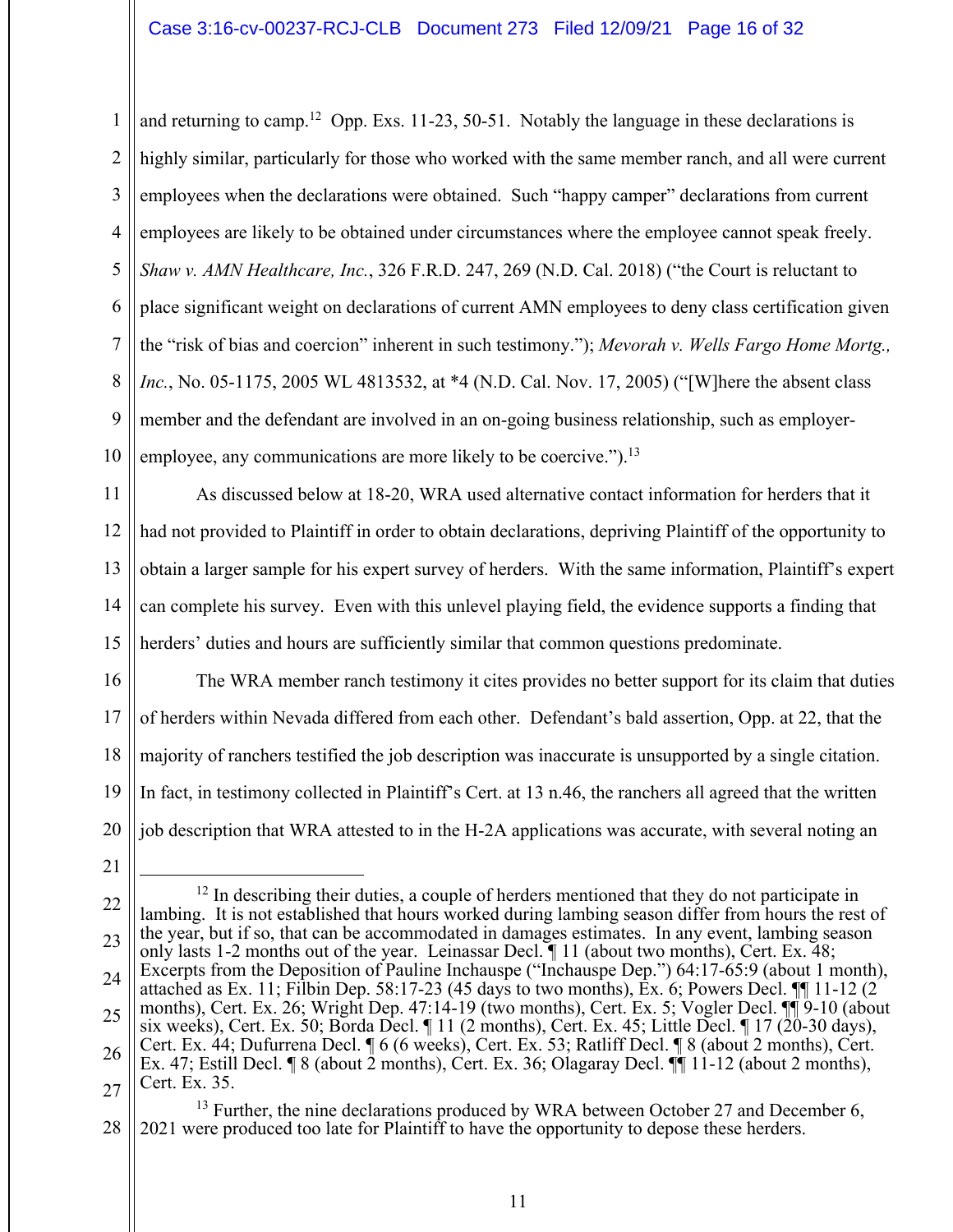1 2 exception for ancillary duties, such as not drenching their sheep or not using vaccinations, but all endorsed the job description overall.<sup>14</sup>

3 4 5 6 7 8 9 10 11 12 13 14 The one area in which a few ranchers disputed the job description was with respect to the requirement to be on call 24/7. Opp. at 22-23 (citing Borda and Etcheverry depositions). Overwhelmingly, ranchers acknowledged they did expect the herders to be on location where the sheep were or at their sheep camp a short distance away, ready to respond in case of emergencies. *See* Cert. at 16 n.57 (including Etcheverry Dep., Cert. Ex. 25 at 43:21-45:5). Moreover, Dennis Richins, former Executive Director for Western Range, testified that open range herders are on call 24/7. Richins Dep. 185:2-7, Cert. Ex. 5. And Western Range's comments to DOL, endorsed by current Executive Director Youree, were that herders had to be available at all hours of the day and night, even though they were not expected to be actively performing duties 24 hours/day. Youree Dep. 213:3-8, 217:5-23, Ex. 9. As a practical matter, the herders do not have the meaningful ability to leave their positions on the range. Thus, whether or not the ranchers have instructed their herders to be available 24/7, the structure of the job does not give them any alternative.<sup>15</sup>

15 16 17 18 19 20 21 None of the testimony quoted by Defendant in an attempt to show different duties among Nevada herders actually supported such a conclusion. Mr. Leinassar testified that one herder who transferred in from California described a very different operation (Opp. at 18), but he specifically testified that this individual had not worked *range* sheepherding. Excerpts from the Deposition of Kristofor Leinassar 103-105, attached as Ex. 12. However, this case concerns *only* ranches engaged in open range sheepherding, as all of the H-2A paperwork attests, and as all deposed ranches testified they used.<sup>16</sup> Ms. Wright said "lots of things that can change the duties and the workday"

22

<sup>23</sup> 24 25 <sup>14</sup> Defendant also cited to testimony from Executive Director Monica Youree suggesting the description while generally correct varies ranch to ranch (Opp. at 22). However, that language appears in her deposition at 207:25-209:16 (see Opp. Ex. 7) and was a response to a question regarding WRA's written comments to DOL, *not* a question about the job description. Moreover, Ms. Youree did not identify any differences in duties or hours worked.

<sup>26</sup> 27 <sup>15</sup> Moreover, *if* it were true that those two ranches did not require herders to be on call, then they would not be eligible for the special H-2A procedures that are only available when workers are needed to be on call 24/7, out on the range with the livestock. Cert. Ex. 39 at WRA000806-807; 20 C.F.R. §§ 655.200, .210, .211 (2015).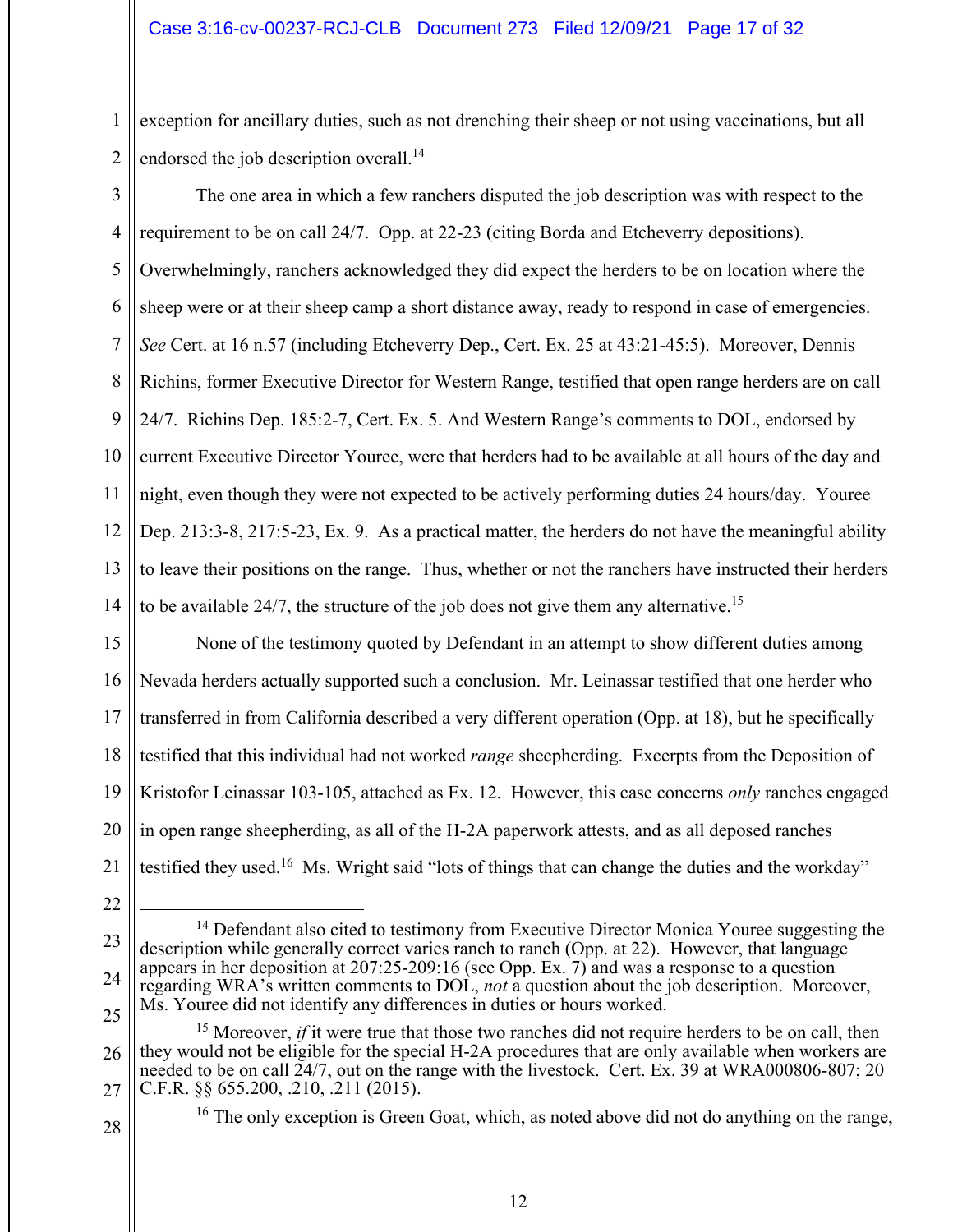1 2 3 4 5 6 7 8 9 10 11 12 13 14 (Opp. at 18-19), but her example that some days they have to move the sheep farther than other days is not a difference in the duties sufficient to reject class certification. Ms. Knudsen's testimony that sheep and goats differ, with no docking or shearing of goats, and that goats walk faster than sheep (Opp. at 21), similarly makes no meaningful difference. As noted above at n.7, docking and shearing take just a few days out of the year. Ms. Knudsen did not identify any way in which duties differed simply because goats might walk faster than sheep. Indeed, when asked about duties, she acknowledged her herders had duties consistent with the official description that everyone else endorsed. Knudsen Dep. at 42:9-43:8, Cert. Ex. 29. Mr. Filbin testified that Rafter 7 is concerned with improving genetics and producing quality wool, not just meat. Opp. at 22 (citing Filbin Dep. Opp. Ex. 34). However, his testimony, at 110-11, discusses how merino *wool* is different, superior, indeed the best in world – without ever identifying any differences in the herders' job duties. After all, the herders are not responsible for the genetic analysis and breeding program that makes Rafter 7 distinctive. Finally, Mr. Leinassar provided more detail about what is involved in lambing, without establishing differences between ranches. Opp. at 23.<sup>17</sup>

15

### D. WRA's Claimed Differences in Management Policies Are Irrelevant or Nonexistent

16 17 18 19 20 21 22 WRA alleges there are numerous differences in "management policies" across the various member ranches, Opp. 25-37, but fails to establish that such variations result in any differences in the herders' job duties and hours worked, or are otherwise inconsistent with class-wide resolution of the claims in this case. Differences for difference's sake will not defeat class certification. *Abdullah*, 731 F.3d at 964. Notably, WRA makes no claim of variation in the common management policies that underlie this claim: all herders are subject to the same contract terms, are paid on a monthly salaried basis, no one tracks their hours worked, and no effort is made to ensure they are

<sup>24</sup> and is not within the proposed class in this case.

<sup>25</sup> 26  $17$  Also, to the extent there are differences in lambing that do not arise during the rest of the year, it is notable that lambing is only one to two months out of the year. Leinassar Decl. ¶ 11 (about two months), Cert. Ex. 48; Inchauspe Dep. at 64:17-65:9 (about 1 month), Ex. 11; Filbin Dep. at 58:17-23 (45 days to two months), Ex.  $\vec{6}$ ; Powers Decl.  $\P\P$  11-12 (2 months), Cert. Ex. 26; Wright Dep. at 47:14-19 (two months), Ex. 4; Vogler Decl. ¶¶ 9-10 (about six weeks), Cert. Ex. 50; Borda

<sup>27</sup> Decl ¶ 11 (2 months), Cert. Ex. 45; Little Decl. ¶ 17 (20-30 days), Cert. Ex. 44; Dufurrena Decl ¶ 6 (6 weeks), Cert. Ex. 53; Ratliff Decl ¶ 8 (Ellison) (about 2 months), Cert. Ex. 47; Estill Decl ¶ 8

<sup>28</sup> (about 2 months), Cert. Ex. 36; Olagaray Decl ¶ 11-12 (about 2 months), Cert. Ex. 35.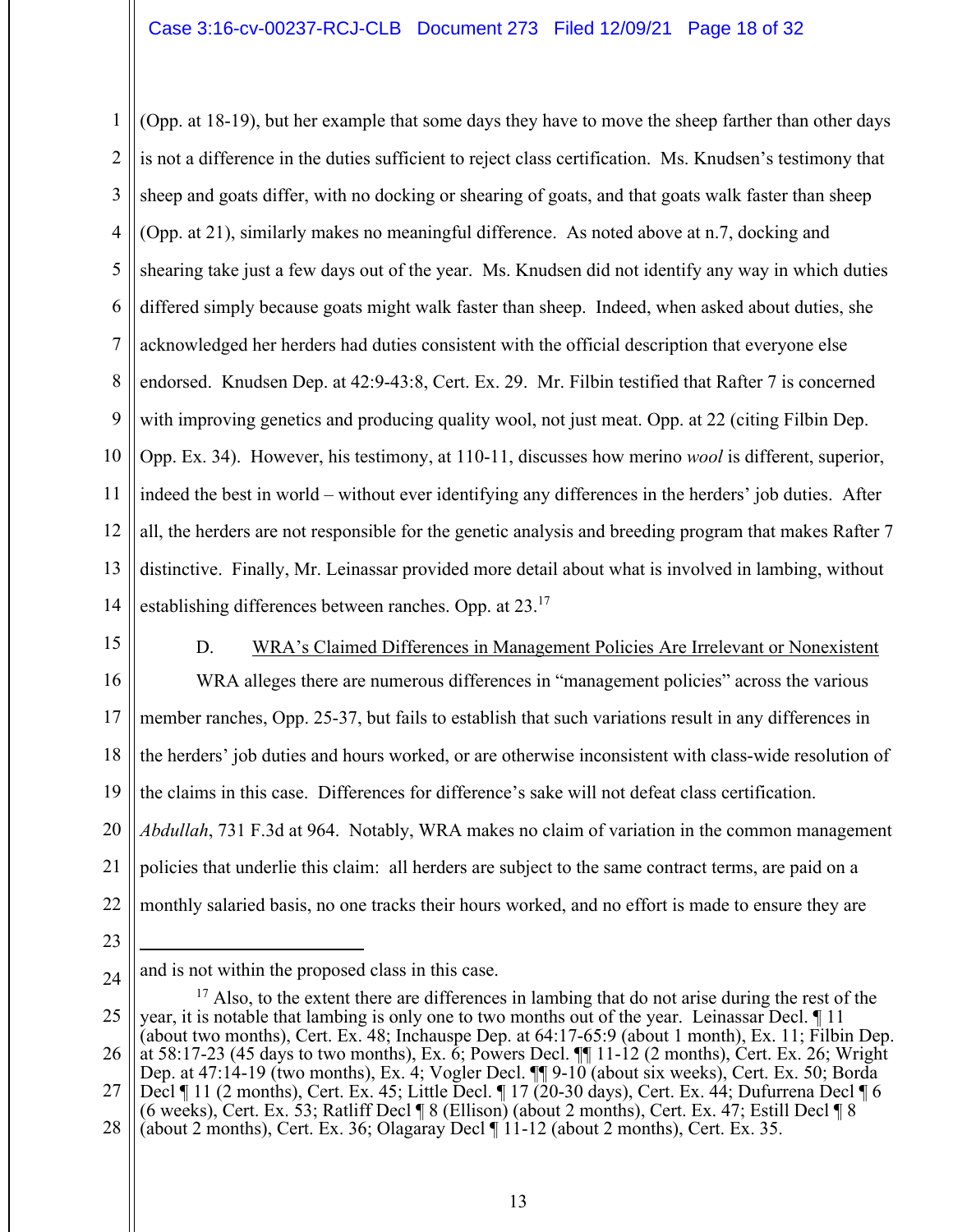1 2 3 4 5 6 7 8 9 10 11 12 13 paid at least Nevada's minimum wage. Cert. at 3, 11-12. Rather, WRA focuses on purported differences that have no bearing on Plaintiff's claims, and certainly not on their job duties or hours worked: the size of the bands, the number of herders employed by each ranch, the frequency of food deliveries, and details of housing conditions. WRA draws no connection between any such differences and the claims in this case. Every employment class certified that includes more than one location has included locations with different numbers of employees; that is no reason to deny certification here. As to the size of bands, the only evidence as to the difference in herder hours that could make is: "not a nickle's worth." Vogler Dep. at 179:21-180:15, Ex. 3. Indeed, even if the frequency of food delivery or condition of housing could impact any of Plaintiff's claims, WRA has not shown any significant difference in the frequency of food delivery (every 4 days vs. every 6-7), in the types of trailers or "sheep camps" that serve as housing for herders for most or all of the year, or in the tents used by some herders in more inaccessible areas during summer months. Opp. at 25, 30, 32.

14 15 16 17 18 19 20 21 22 **Herd Safety:** All ranchers agreed that a core responsibility of herders is keeping the herd safe to the extent possible. Cert. at 14. And all provided trained dogs to assist in doing so.<sup>18</sup> While many ranches also gave herders guns to assist in carrying out this responsibility, and some did not, see, e.g., Opp. at 33-34, the difference in the tools available to perform this duty do not change the herders' duty. Similarly, payment of small bounties for killing predators merely serves to underscore how core the responsibility for herd safety is. While one rancher said that once herders are asleep they are not expected to respond, *id.*, herders are also evaluated on how successfully they protect the herd, thus providing them an incentive to be responsive. Cert. at 17 n.57, 19 n.60. **Lambing/Kidding:** As WRA noted, some ranches have their sheep lamb out on the range,

- 23
- 

while others bring them to the home ranch or to another sheltered location. Opp. at 28-29. What

<sup>24</sup>

<sup>25</sup> 26 27 28 <sup>18</sup> Borda Decl. **[14]** 15-16, Cert. Ex. 45; Little Decl. **[19]**, Cert. Ex. 44; Ratliff Decl. **[11**], Cert. Ex. 47; Estill Decl. ¶ 11, Cert. Ex. 36; Etcheverry Decl. ¶ 11, Cert. Ex. 46; Leinassar Decl. ¶ 21, Cert. Ex. 48; Snow Decl. ¶ 11, Opp. Ex. 46; Olagaray Decl. ¶ 19, Cert. Ex. 35; Vogler Decl. ¶ 16, Cert. Ex. 50; Powers Decl. ¶ 14, Cert. Ex. 26; Inchauspe Decl. ¶ 11, Cert. Ex. 49; Gragirena Decl. ¶ 16, Cert. Ex. 34; Excerpts from the Deposition of John Espil 101:20-25, attached as Ex. 13; Knudsen Dep. 44:7-8, Ex. 5; Wright Dep. 69:5-11, Ex. 4. *See also* Dufurenna Decl. ¶ 10 (only sheep dogs, not guard dogs), Cert. Ex. 53.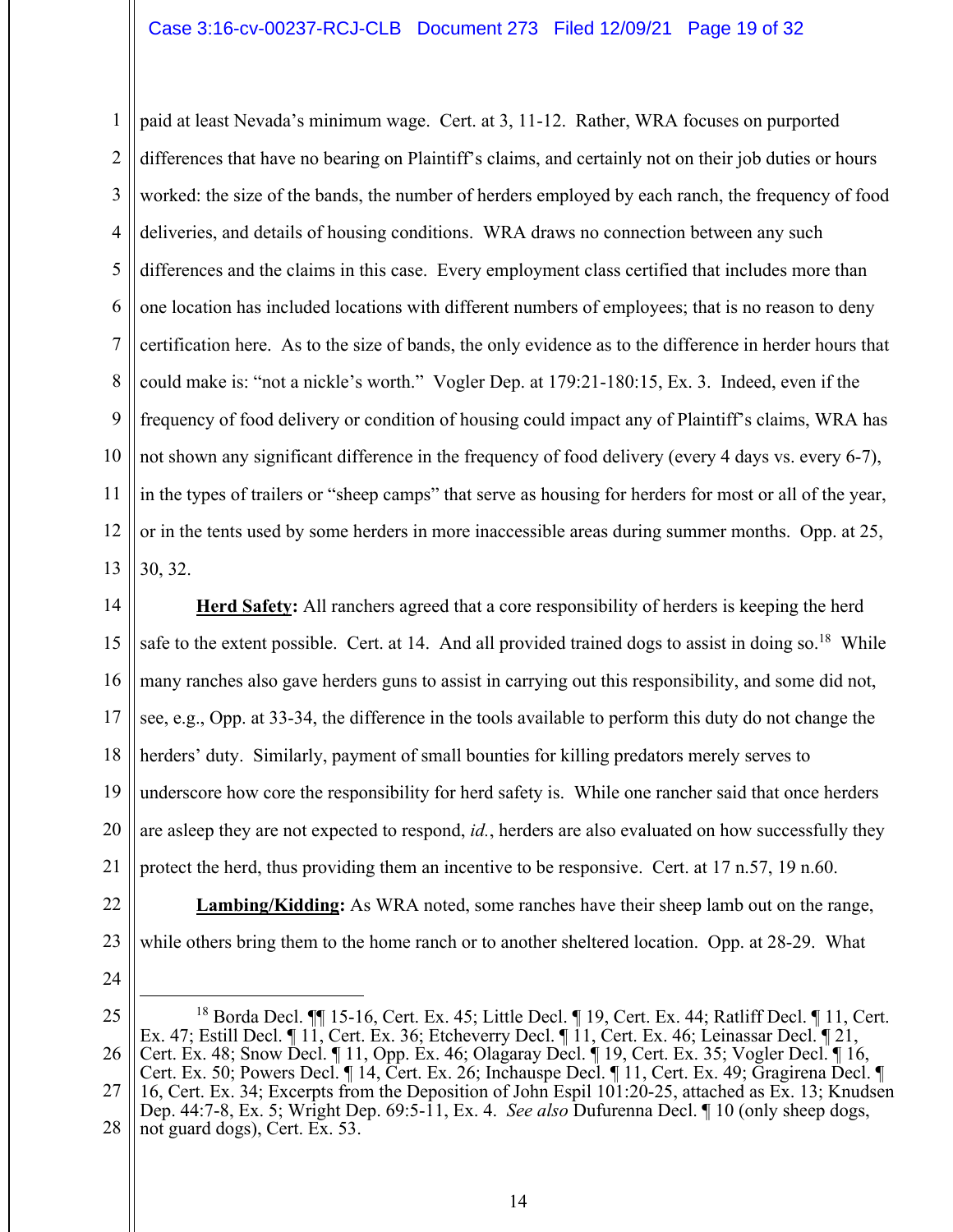1 2 3 4 WRA did *not* show was that the difference in physical location leads to different herder duties or hours worked. Indeed, when asked about different lambing options, such as using lambing sheds vs. lambing jugs, and whether those differences would affect the number of hours per day that herders are working, a rancher answered "I wouldn't think so." Vogler Dep. at 177:16-23, Ex. 3.

5 6 7 8 9 10 11 12 13 14 15 16 17 18 19 20 **Trips to Town and Use of Alcohol:** The ability of herders to leave their posts on the range to engage in activities of their choosing whenever they were not actively engaged in herding is highly relevant to the question of whether they were "engaged to wait" (and thus all their hours on the range are compensable). Cert. at 22. WRA cites four ranchers all saying the same thing: they would provide herders with transportation to town when necessary for doctor visits, banking, and similar needs. Opp. at 36-37. That does not establish any differences from ranch to ranch in herders' ability to use "on call" time for their own purposes. While ranchers spoke about their willingness to take herders into town for occasional needs, herders were dependent upon the ranchers for such transportation, and *no* ranchers claimed that the herders could leave their posts at will, whenever not engaged in active duties, or even that such trips were frequent. Cert. at 18-19, n.59. To the extent that WRA created that impression with its citation to Ms. Wright's testimony about herders getting their drivers' licenses, that is belied by her further testimony that most of the time herders did not have a vehicle with them and they would have to specially request a vehicle to drive themselves into town, that Ms. Wright was not the person who herders would call to request permission to go into town, and that Ms. Wright had not inquired and could not estimate how often that happened. Wright Dep. 74:18-75:25, 55:16-56:5, Ex. 4.

21 22 23 24 25 26 Restrictions on herders' use of alcohol while out on the range is similarly evidence that even when not actively engaged in work duties, that they were engaged to wait, and expected to be completely sober at all times to facilitate their ability to respond. The fact that Mr. Etcheverry permitted small amounts of alcohol for consumption reflected his confidence that his herders would not overindulge to the point they could not respond to the sheep as needed, not any difference in the expectation that herders would be available when needed.

27

**Pay and Bonuses:** Unremarkably, not every herder is paid exactly the same monthly salary.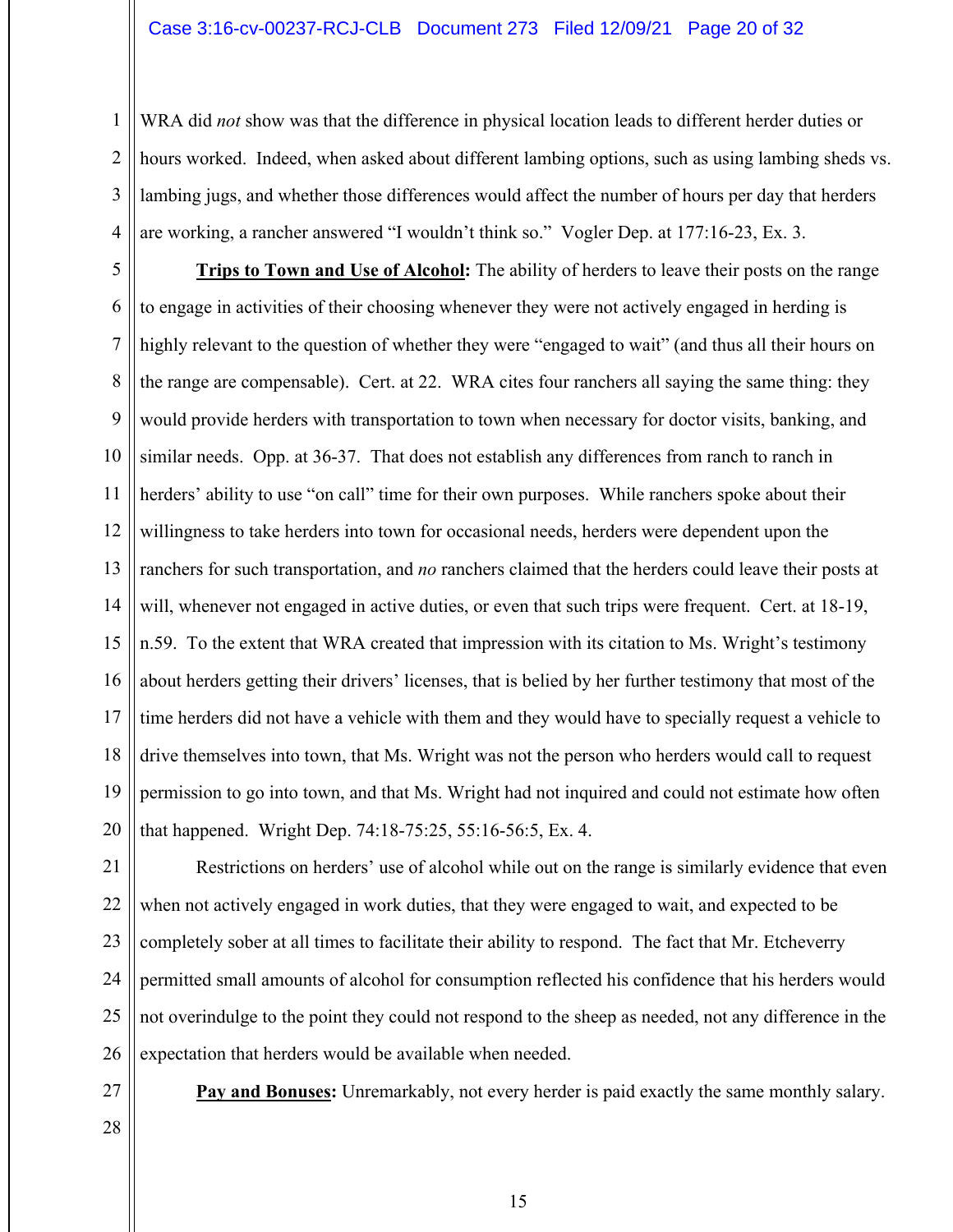### Case 3:16-cv-00237-RCJ-CLB Document 273 Filed 12/09/21 Page 21 of 32

1 2 3 4 5 6 7 8 9 10 11 While ranchers all started new herders at the AEWR,<sup>19</sup> and some never varied from that, it was common, as Mr. Wines testified, to pay a higher rate to a small number of herders who had long tenure. Opp. at 35 (quoting Wines). However, it is perfectly normal for there to be variation in pay rates across a class of workers; such variation does not defeat class certification. *See, e.g.*, *Gretler v. Kaiser Found. Health Plan, Inc.*, No. EDCV 18-02175, 2019 WL 8198308, at \*2 (C.D. Cal. Mar. 18, 2019) ("it appears that class members worked different amounts and had different salaries, which might affect their recovery. [] Even considering these issues, the Court concludes that the commonality requirement is met"); *Morton v. Valley Farm Transp., Inc.*, No. C 06-2933, 2007 WL 1113999, at \*3 (N.D. Cal. Apr. 13, 2007) (while drivers earned different hourly rates, class certification was granted as wage rates and other individual issues went toward determining *damages* but did not mean the drivers were not "similarly situated").

12 13 14 15 16 17 18 19 20 21 22 WRA histrionically suggests that bonus payment differences are "dramatic" and require individual analysis. Opp. at 36. While it is true that some ranchers provide bonuses and others do not, no mini-trials on individual earnings will be required. First, Plaintiff contends that bonuses cannot be used to offset the required payment of minimum wage, presenting another common legal question suitable for resolution for the class as a whole. Minimum wages are due on the regular payday, not made up in a year-end bonus. See, e.g., Dep't of Labor Field Operations Handbook, Wage and Hour Division, § 30b04 (minimum wages due on regular payday), § 30b07(b) (even if a bonus is permitted to offset minimum wages due, the minimum wage provision is violated if the bonus payment is not received by the regular payday). More significantly, a bonus which would not be considered a part of the regular rate may not be used to offset the minimum wage *at all*. FOH § 30b07(a). Bonuses which are discretionary, and which there is no actual obligation to pay, are not

<sup>24</sup> 25 26 27 28 <sup>19</sup> *See* Decl. of Bonnie Little, ¶ 8, Cert. Ex. 44; Decl. of Ted Borda, ¶¶6-7, Cert. Ex. 45; Dufurrena Decl. ¶¶4-5, Cert. Ex. 53; Ratliff Decl., ¶¶4-5, Cert. Ex. 47; Powers Decl., ¶¶6-7, Cert. Ex. 26; Estill Decl., ¶¶4-5, Cert. Ex. 36; Etcheverry Decl. ¶¶5-6, Cert. Ex. 46; Leinassar Decl., ¶¶8- 9, Cert. Ex. 48; Olagaray Decl., ¶¶7-8, Cert. Ex. 35; Snow Decl., ¶¶5-6, Opp. Ex. 46; Vogler Decl., ¶¶6-7, Cert. Ex. 50; Inchauspe Decl., ¶¶4-5, Cert. Ex. 49; Espil Dep. 48:16-49:6, Ex. 13 (testifying that he always paid at least the state AEWR, dependent on which state the herder was in); Knudsen Dep. 21:25-22:25, Ex. 5; Wright Dep. 28:8-29:2, Ex. 4 (testifying that when they hired new herders, WRA would inform the ranch what the minimum wage rate would be); Gragirena Decl. [5, Cert. Ex. 34 (El Tejon paid herders the California AEWR, even when they worked in Nevada).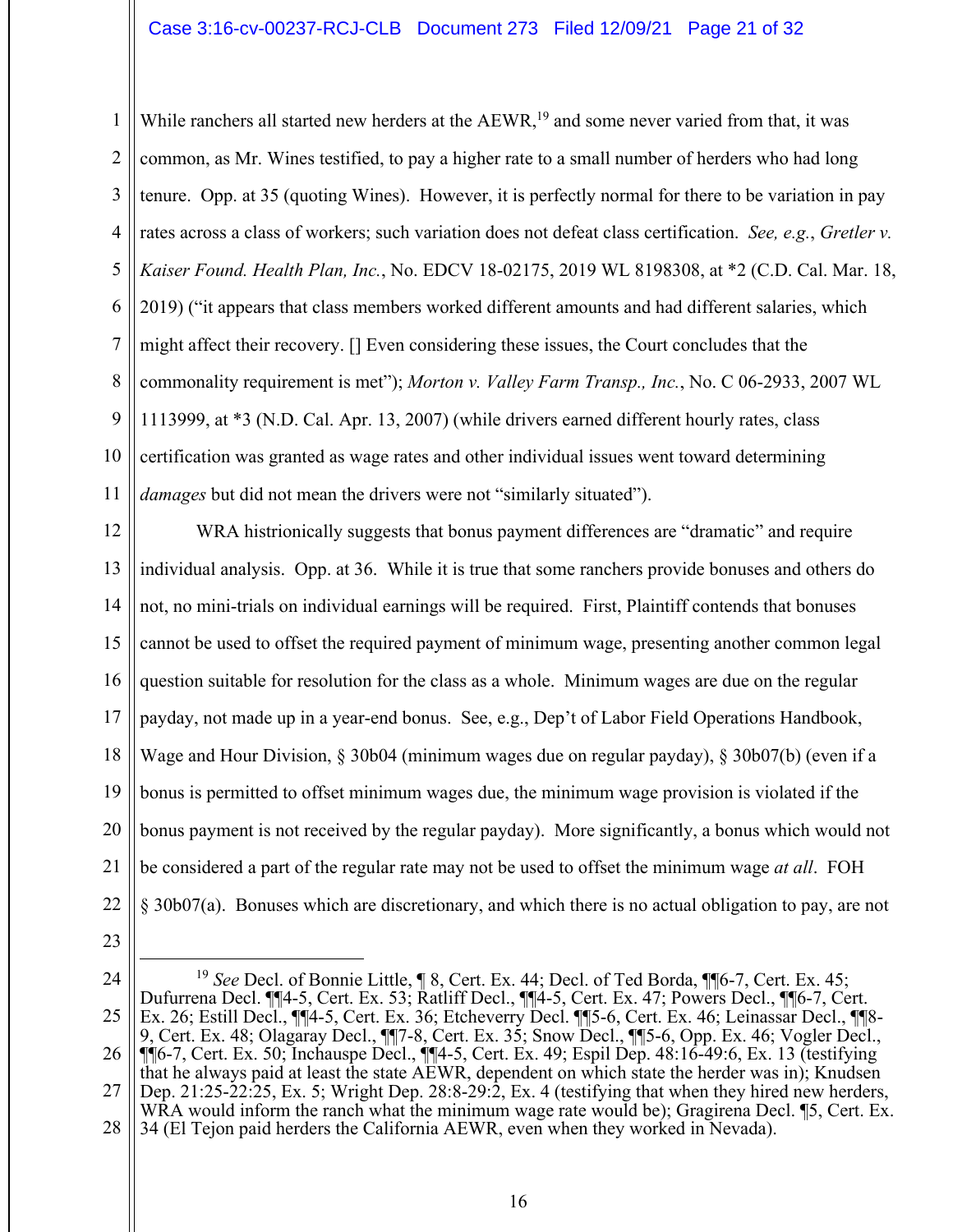1 2 3 4 5 6 7 included in the regular rate and cannot be used to offset the minimum wage. 29 C.F.R. § 778.208 (2011). Thus, any bonus payments made are irrelevant, as they were not contractually obligated or pursuant to a formal bonus plan, but purely discretionary decisions made by the ranchers. WRA has offered no authority to the contrary. However, if WRA ultimately prevails on this common question, and the bonus payments made do count towards satisfaction of the minimum wage obligation, Dr. Steward noted, "'[a]ny calculation of a herder's pay could be adjusted to include such bonuses as the court may direct me.'" Cert. at 36 n.79 (quoting Steward Report ¶ 15).

8 9 10 11 12 13 14 Any differences in precise salary levels or amounts of bonuses paid should not defeat a finding of predominance because "'damage calculations alone cannot defeat certification.'" *Leyva v. Medline Indus. Inc.*, 716 F.3d 510, 513 (9th Cir. 2013) (quoting *Yokoyama v. Midland Nat'l Life Ins. Co.*, 594 F.3d 1087, 1094 (9th Cir. 2010)). Indeed, "damages determinations are individual in nearly all wage-and-hour class actions." *Leyva*, 716 F.3d at 513. Therefore, "'[t]he amount of damages is invariably an individual question and does not defeat class action treatment.'" *Leyva*, 716 F.3d at 513 (quoting *Blackie v. Barrack*, 524 F.2d 891, 905 (9th Cir. 1975)).

- 15
- 16

27

28

### E. Given Record, Calculation of Hours/Damages is Common Question, Resolvable with Standard Measures Used in Wage and Hour Cases

17 18 19 20 21 22 23 24 25 26 Despite WRA's protestations to the contrary, the resolution of how hours worked may be determined is a common question, and the calculation of the resultant damages may be resolved using a common methodology and evidence. As discussed in Plaintiff's motion, the question of hours worked can be resolved on a class-wide basis via the common question of whether herders were "engaged to wait," which would entitle herders to pay for their work 24 hours a day, seven days a week—or, alternatively, for their work 24/7, subtracting sleep time. *See* Cert. at 32-34 (discussing engaged to wait case law). WRA does not respond to this argument anywhere in its 42 page Opposition. Whether or not the herders were "engaged to wait" is a yes-or-no question, the answer to which would apply equally to each herder. *Id.* If they were engaged to wait, their "hours worked" would be finally determined for all, and damages calculations would be simple.

If the answer to whether herders were engaged to wait is "no," calculation of hours worked and the resultant damages can then rely on Dr. Petersen's expert survey. As set forth in Plaintiff's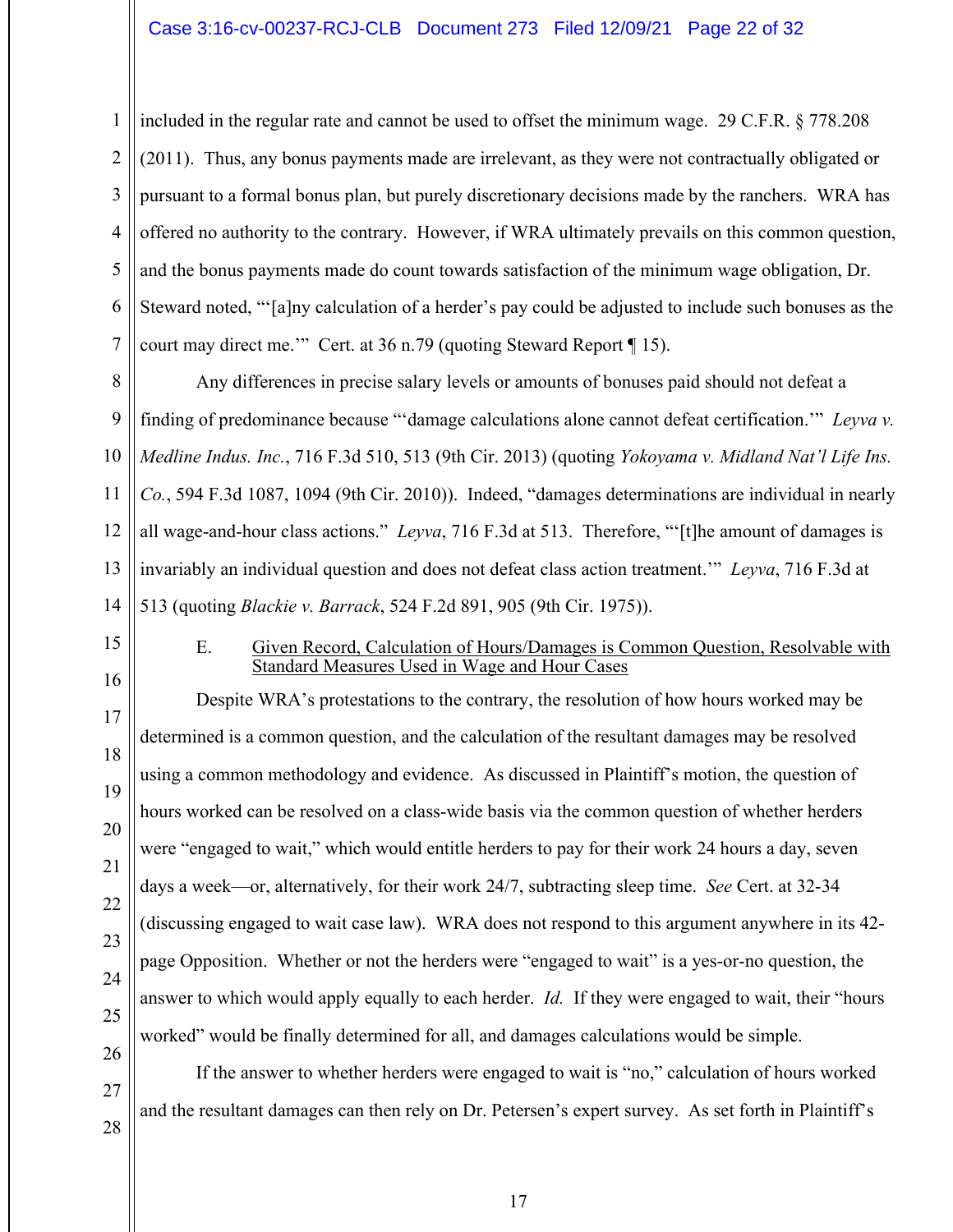### Case 3:16-cv-00237-RCJ-CLB Document 273 Filed 12/09/21 Page 23 of 32

1 2 3 4 5 6 7 8 opening brief, when employers do not maintain records of hours worked, the use of a representative sample such as Dr. Petersen's survey is a well-established practice dating back to the Supreme Court's 1946 decision in *Mt. Clemens*, 328 U.S. at 687-88 and affirmed in *Bouaphakeo*, 577 U.S. 442. WRA does not—and cannot—argue that *Mt. Clemens* and *Bouaphakeo* are inapplicable here. Instead, WRA attacks Dr. Petersen's survey on two grounds: a) that, because of an insufficient number of survey responses, Dr. Petersen is unable to use his current results to make class-wide inferences, and b) that herder declarations are more reliable than survey results. Opp. at 2-3. Both of these criticisms widely miss the mark.

9 10 11 12 13 14 15 16 17 18 19 20 21 22 23 24 Dr. Petersen's report and deposition testimony clearly state that his work demonstrated the feasibility of a survey to resolve the question of hours worked with a larger sample size once WRA provides more recent contact information. Petersen Report ¶ 4, Cert. Ex. 55. WRA even quotes Dr. Petersen's deposition testimony to that effect in its own Opposition brief: "My opinion is that we can use this survey instrument on a broader group of herders *with more recent contact information* to get a large enough sample to be able to determine class wide inferences." Opp. at 3 (quoting Petersen Dep. 82:11-14, Opp. Ex. 2, emphasis added). It is hardly surprising that the use of the contact information provided by WRA in response to Interrogatory No. 2 yielded only 11 full or partial survey responses, as 312 individuals had only out-of-service or wrong numbers, and for another 57, no one ever answered the phone, despite repeated calls; only 14 respondents were actually reached. Petersen Report, Ex. C, Cert. Ex. 55. As Dr. Petersen has explained, where a valid telephone number was provided and herders were reached, the herders had a very high rate of response to the survey, leading Dr. Petersen to the obvious conclusion that, with the provision of more recent and accurate contact information, he will be able to reach enough herders for an adequate sample size. This more recent contact information, including that for workers employed after 2018, is the subject of a long-standing discovery dispute, as addressed in Plaintiff's motion. Cert. at 23, n.67.

25 26 27 28 While fully aware that Dr. Petersen's full survey was not completed due to the lack of up-todate contact information that WRA had been assiduously resisting producing, WRA disingenuously demands "IF NOT NOW–WHEN?" (Opp. at 3), implying that Plaintiff's expert survey will never be able to produce a reasonable class-wide inference of hours worked. Yet it is due solely to WRA's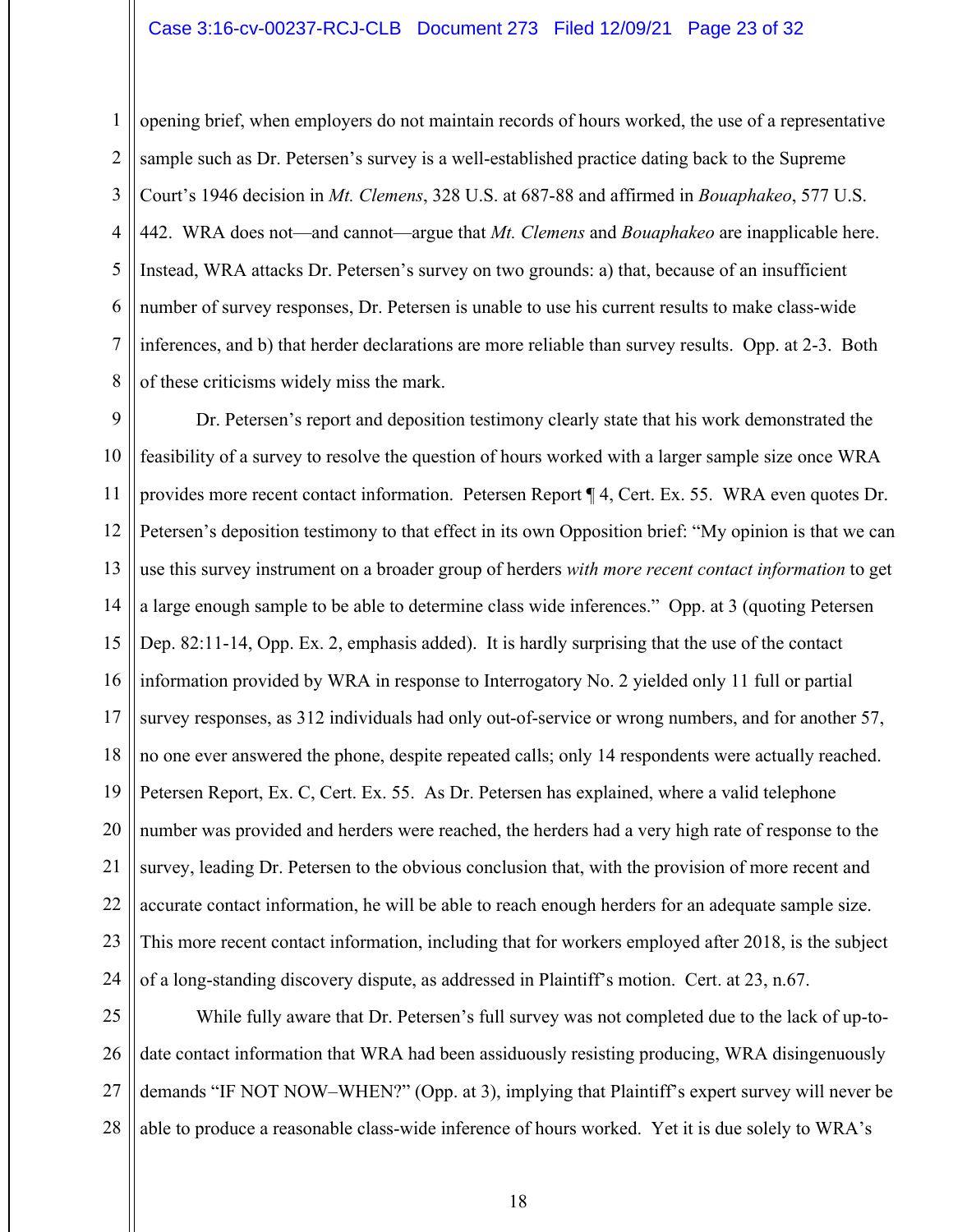### Case 3:16-cv-00237-RCJ-CLB Document 273 Filed 12/09/21 Page 24 of 32

1 2 3 4 5 6 7 8 9 10 11 12 13 14 15 16 17 18 19 20 21 22 23 24 own actions of *withholding the information* that Dr. Petersen needs that allows WRA to cast aspersions on the completeness of Dr. Petersen's work. Since this topic was addressed in Plaintiff's opening motion, WRA's conduct in withholding this contact information has been revealed to be even more indefensible. WRA's expert witness, Dr. Payne, recently testified that counsel for WRA had been interviewing herders in an effort to obtain declarations. Payne Dep. 51:10-52:19, Ex. 2. As of the date of filing, WRA has produced nine declarations from herders working in Nevada, with all testifying about their work in Nevada post-2018, including one who began work in 2018 but was not listed in WRA's response to Interrogatory No. 2 (Opp. Ex. 14), and two who did not even begin working until 2020 (Opp. Exs. 16, 51), and were of course omitted from WRA's Interrogatory 2 response. Having affirmatively offered testimony about post-2018 activities, WRA has now waived its objection to producing any herder contact information post-2018. Moreover, the declarations produced to date have been from herders who are current employees – reached in the United States, at phone numbers not included in WRA's Response to Interrogatory No. 2, and, with one exception, not even included in the herder files. Webber Decl. ¶ 2, Ex. 14. Plaintiff requested the most current contact information in his interrogatory, and WRA plainly had more up to date contact information that it used for its own purposes, but did not provide to Plaintiff.<sup>20</sup> In an adversarial system, a "fair" opportunity to defend … necessarily contemplates allowing that party to conduct its own investigation, rather than limited it to whatever the opposing party selectively produces." *United States v. Wei Lin*, No. 12-CR-00012-1, 2013 WL 12170304, at \*2 (D. N. Mar. I. June 24, 2013). WRA cannot be allowed to benefit from this asymmetry of information and selectively produce information only from herders who help its case. Plaintiff must be given the same access to herders, who are potential declarants, that WRA enjoys. The Court should pay no heed to WRA's disingenuous arguments that Dr. Petersen will be unable to complete a larger survey while it continues to improperly withhold the information Dr. Petersen needs to complete that survey. A

<sup>26</sup> 27 28  $20$  Indeed, the parties met and conferred in an attempt to forestall a motion to compel, and Defendant was only willing to provide the telephone numbers at which it had reached the herders from whom it produced declarations – numbers which differed from those WRA had produced to Plaintiffs previously. While Plaintiff appreciates these numbers, there are numerous additional herders currently in Nevada for whom WRA has not provided similarly updated contact information.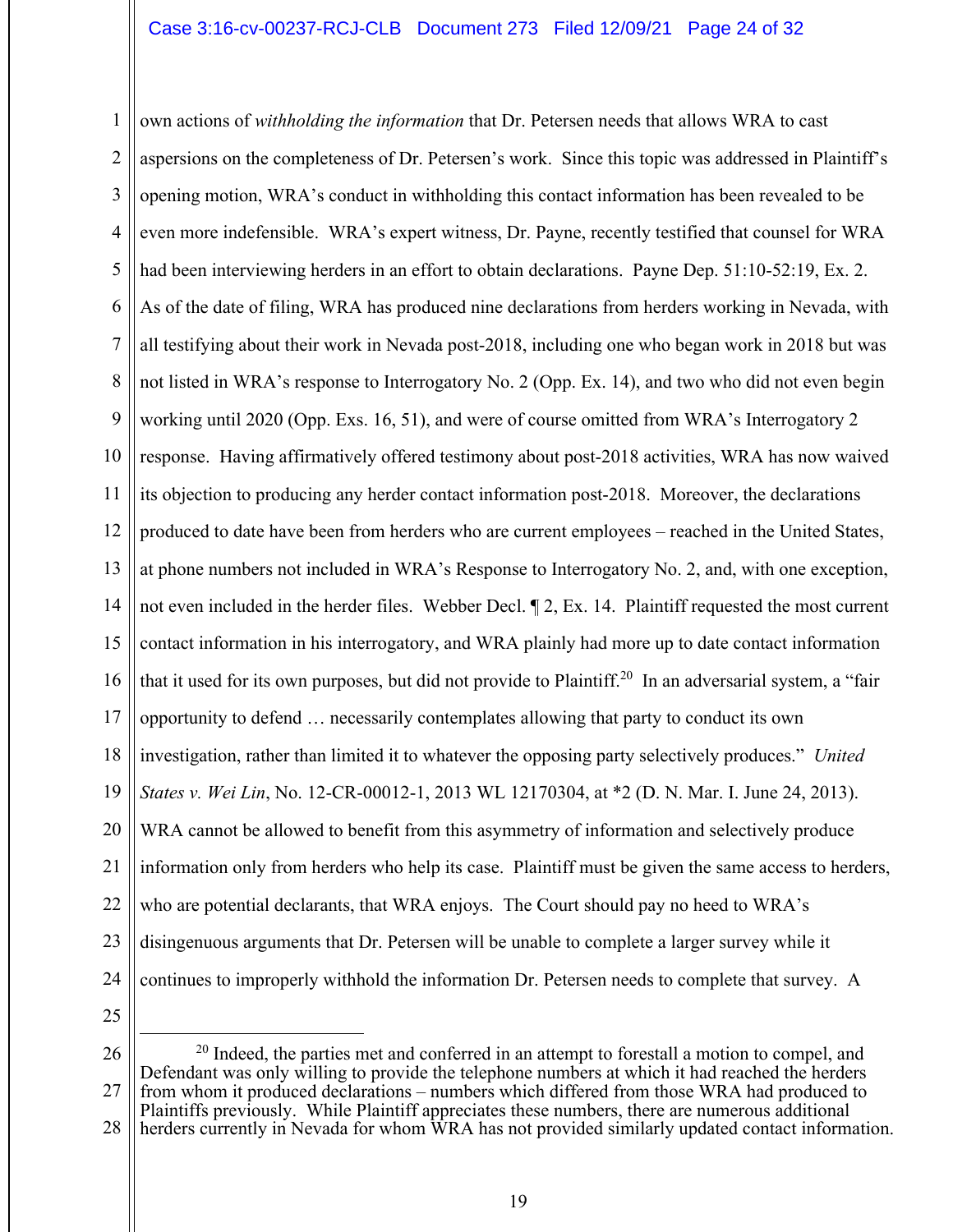1 2 reliable survey is well within reach, if WRA is required to produce contact information it plainly possesses.

| 3              | Finally, WRA's suggestion that its collection of herder declarations is more reliable than Dr.                   |
|----------------|------------------------------------------------------------------------------------------------------------------|
| $\overline{4}$ | Petersen's survey fails. First, Dr. Petersen's survey is highly reliable because it follows proper               |
| 5              | survey methodology scientific principles. These include random selection of participants, $21$ the use           |
| 6              | of a standardized and disclosed survey instrument <sup>22</sup> (which follows the Bureau of Labor Statistics'   |
| $\tau$         | methodology), <sup>23</sup> and the administration of the survey by a disinterested third party, not counsel, as |
| $\, 8$         | discussed in more detail below. Such formal, properly conducted surveys have been recognized by                  |
| 9              | courts as appropriate evidence to rely upon in cases such as this. Cert. at 23 (collecting cases).               |
| 10             | By contrast, WRA's collection of herder declarations is an inferior alternative to Dr.                           |
| 11             | Petersen's survey, most importantly because the declarations were elicited by counsel with no                    |
| 12             | documented methodology or evidence of efforts to neutrally collect reliable information. See Dukes               |
| 13             | v. Wal-Mart, Inc., 222 F.R.D. 189, 197 (N.D. Cal. 2004) (finding a "survey" consisting of                        |
| 14             | declarations elicited by counsel, prepared in the midst of litigation, and using biased questioning was          |
| 15             | not the product of "reliable principles and methods" or the type of evidence "reasonably relied upon             |
|                |                                                                                                                  |

17

<sup>18</sup> 19 20 21 22  $21$  Dr. Petersen's Report states that the pilot survey responses were effectively random since the ability to obtain a response was dependent on the herder having a functioning telephone number. Petersen Report ¶ 28, Cert. Ex. 55. *Compare* Diamond, Shari Seidman, "Reference Guide on Survey Research," in Federal Judicial Center (2011), *Reference Manual on Scientific Evidence: Third Edition*, p. 382; *Nelson v. Am. Standard, Inc.*, No. 7-CV-10, 2009 WL 4730166 at \*3 (E.D. Tex. 2009) (limiting discovery to randomly selected class members because "the fundamental precept of statistics and sampling is that meaningful differences among class members can be determined from a sampling of individuals."). By contrast, it is unknown how herders were selected by WRA's counsel to submit declarations.

<sup>23</sup> 24  $22$  According to the American Association for Public Opinion Research, survey methods should be "fully disclosed and reported in sufficient detail to permit replication." "Best Practices for Survey Research," American Association for Public Opinion Research,

<sup>25</sup> 26 https://www.aapor.org/Standards-Ethics/Best-Practices.aspx#best12. By contrast, it is unknown whether WRA's counsel utilized a standard questionnaire in conducting interviews with herders to produce declarations, and if so, whether the questions themselves were biased. *See Dukes v. Wal-Mart, Inc.*, 222 F.R.D. 189, 197 (N.D. Cal. 2004)

<sup>27</sup>  $^{23}$  Dr. Petersen utilized the 24-hour time accounting methodology utilized by the US Bureau of Labor Statistics American Time Use Survey. Petersen Report ¶ 43, Cert. Ex. 55.

<sup>&</sup>lt;sup>24</sup> Moreover, while WRA's expert, Dr. Payne, had not reviewed many of the declarations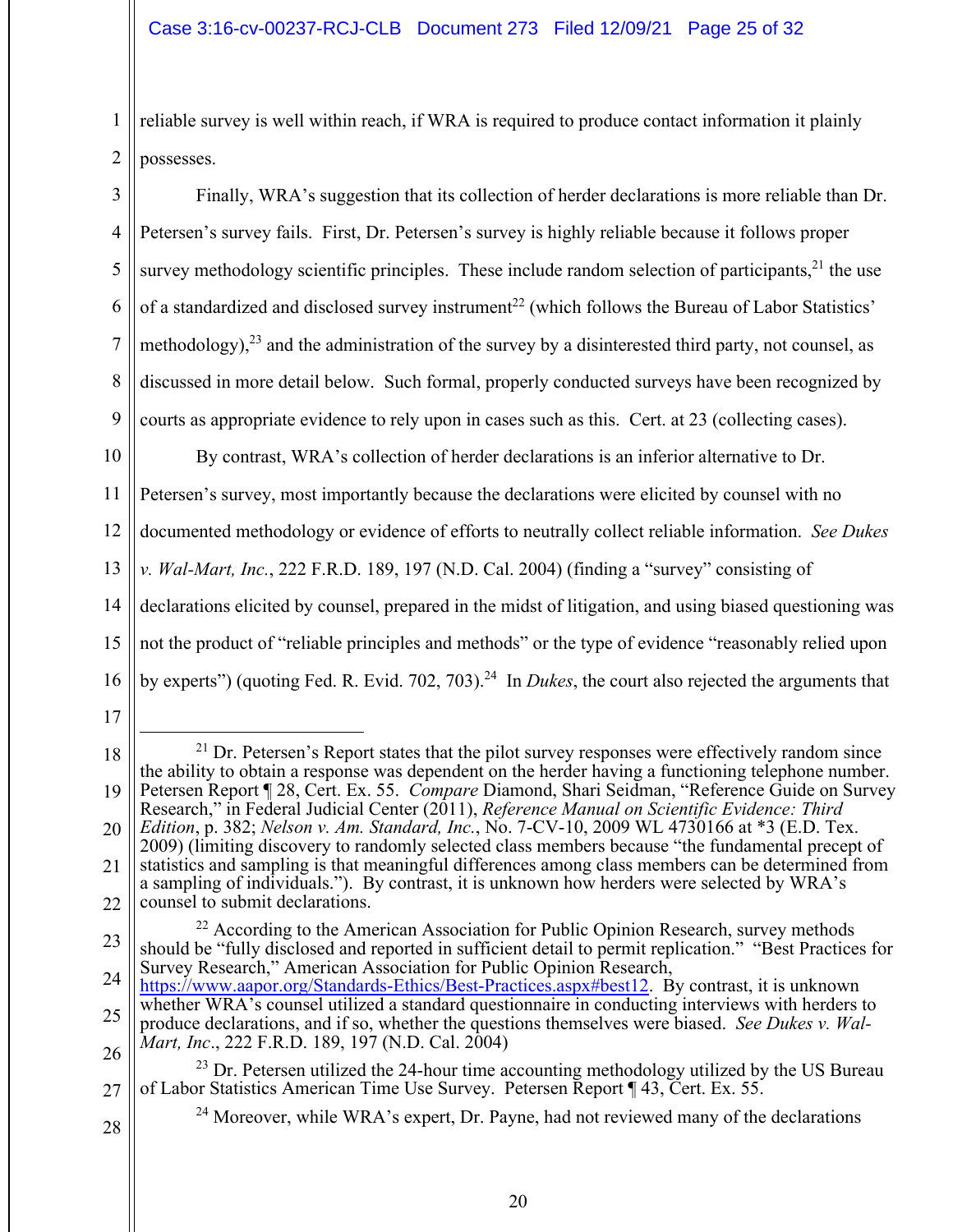### Case 3:16-cv-00237-RCJ-CLB Document 273 Filed 12/09/21 Page 26 of 32

1 2 3 4 5 the scientific standards for surveys should not apply there because the declarations were not intended to comprise a "scientific survey," and that experts routinely rely on the statements (including declarations) of others, holding that "it is only 'reasonable' for an expert to rely on the statements of others if the statements or declarations were collected through methods calculated to elicit reliable information." *Dukes*, 222 F.R.D. at 197-98.

6 7 8 9 10 11 12 13 14 15 16 17 18 19 Many courts recognize the inherent coercive potential where an employer-defendant seeks declarations from employee-class members, and thus give little weight to employer-obtained declarations. *Mevorah,* 2005 WL 4813532, at \*4; *Shaw,* 326 F.R.D. at 269. Indeed, as one expert admitted "'typically it's difficult for an attorney to collect the information in a neutral environment so that they truly get a neutral set of information back.'" *Dukes*, 22 F.R.D. at 197 (quoting expert deposition testimony). Thus, the suggestion that WRA's herder declarations are more reliable than Dr. Petersen's survey is inconsistent with legal authority. In contrast, "inferring the hours an employee has worked from a study…has been permitted by the Court so long as the study is otherwise admissible." *Bouaphakeo*, 577 U.S. at 460 (citing *Mt. Clemens*, 328 U.S. at 687). Dr. Petersen testified that with a larger sample size, he will be able to offer a scientifically reliable estimate of hours worked, so the admissibility standard will be met. Given such a study, the Supreme Court instructed that class certification could only be denied on this ground "if [the court] concluded that no reasonable juror could have believed that the employees spent roughly equal time [on the activities at issue]." *Id*. at 459.

20 21 22 23 24 25 Once a representative sample of herders is used to project average hours worked for the whole class, the calculation of damages via a common methodology applied to common data is straightforward. Where a common methodology is applied to a common data set, courts have found this to be yet another common question showing predominance, even though the data set incorporates information about individuals that varies from person to person (e.g. their pay rate or dates of employment). *Leyva*, 716 F.3d at 513-514 (finding that the district court abused its

<sup>27</sup> 28 WRA now relies upon prior to submitting his report setting forth his opinions, if the WRA-collected declarations are not the product of "reliable principles and methods" then they cannot properly be relied upon by Dr. Payne either. *Dukes*, *id.*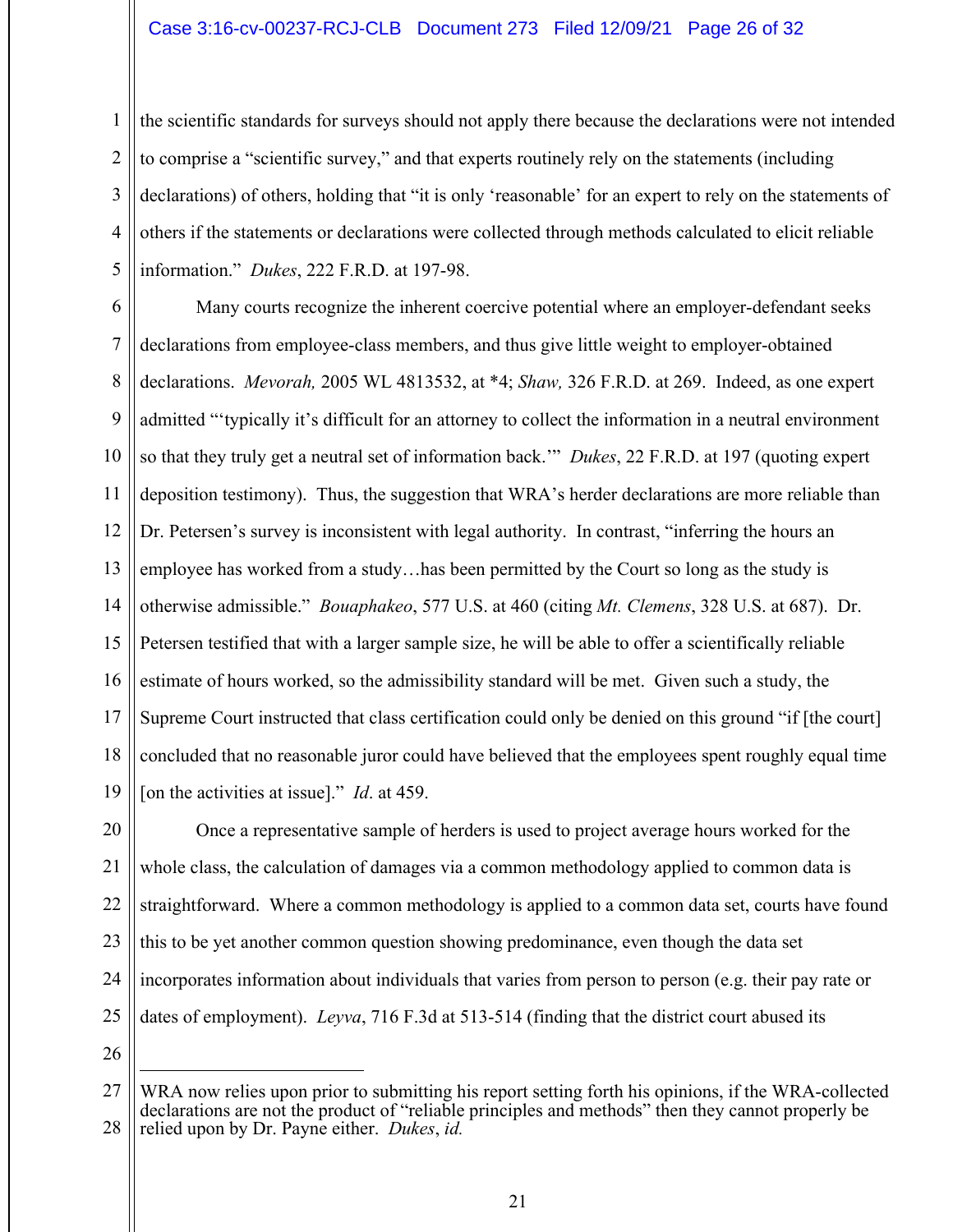1 2 3 4 5 discretion in concluding that individual questions predominated over common questions where the defendant's computerized payroll and time-keeping database would enable the court to accurately calculate damages and related penalties for each claim). While the pay and other employment records here were not produced as computerized data, the information is available and can be input by Plaintiff's damages expert to perform computerized calculations.

6

As an illustration, using the stated Nevada AEWR in place from 2010 – 2015 of \$800/month, damages calculations would look like this (different rows reflecting different potential findings of

7 8<sup>II</sup> fact as to hours worked):

|    | <b>Monthly</b> | Hours/30-Day Month                       | <b>Hourly</b>   | Less than Min. | <b>Damages Calculation</b>                  |
|----|----------------|------------------------------------------|-----------------|----------------|---------------------------------------------|
| 9  | <b>Salary</b>  |                                          | <b>Pay Rate</b> | Wage?          | (per month)                                 |
| 10 | \$800          | Engaged to Wait: $25\ 720$               | \$1.11          | Yes            | $(720 \times 7.25^{26}) - 800 =$<br>\$4,420 |
| 11 | \$800          | Preliminary Survey: <sup>27</sup><br>360 | \$2.22          | Yes            | $(360 \times 7.25) - 800 =$<br>\$1,810      |
| 12 | \$800          | DOL Estimate: <sup>28</sup> 205.7        | \$3.89          | Yes            | $(205.7 \times 7.25) - 800 =$<br>\$691.33   |
| 13 | \$800          | WRA claim: $^{29}$ 171.4                 | \$4.67          | Yes            | $(171.4 \times 7.25) - 800 =$<br>\$442.65   |

14 15 Using the stated Nevada AEWR in place from 2020 of \$1683/month, damages calculations would look like this:

16

- 
- 17 18

 $25$  Under an engaged to wait theory, herders would be compensated for their work 24 hours per day, seven days per week, equaling 720 hours in a 30-day month.

19 20 21  $26$  For purposes of these illustrative calculations, Plaintiff uses \$7.25, which was the Nevada minimum wage for most of the 2010-2015 period for those who were offered health insurance, which WRA offered to class members until late 2013. Once the health insurance program ended, the applicable minimum wage was \$8.25, and damages increase.

22 23  $^{27}$  Although Dr. Petersen's sample size is not yet large enough to make class-wide inferences, for purposes of this illustrative chart Plaintiff uses 12 hours/day as one possible outcome, very close to his preliminary findings of 11.39 hours per day when on the range and 13.49 hours per day when lambing. A survey previously done of Colorado herders found they worked an average of 11.57 hours/day (81 hours/week). 80 Fed. Reg. 62958-01 (Oct. 16, 2015) at 14.

24 25 26 28 In creating the new AEWR regulation, DOL used 48 hours/week as an *estimate* from which to work, in the absence of other nationwide data, although it acknowledged a survey of Colorado herders had yielded averages of 81 hours per week for over 605 respondents. 80 Fed. Reg. 62958-01 (Oct. 16, 2015) at 14. As noted above, the declarations WRA has collected to date support an average of over 49 hours/week. Ex. 10.

27 28  $^{29}$  In submitting H-2A petitions, WRA commonly claims herders work 40 hours/week, though no one was aware of the basis for that claim. Cert. Ex. 40 at WRA009977; 80 Fed. Reg. 62958-01 at \*62995.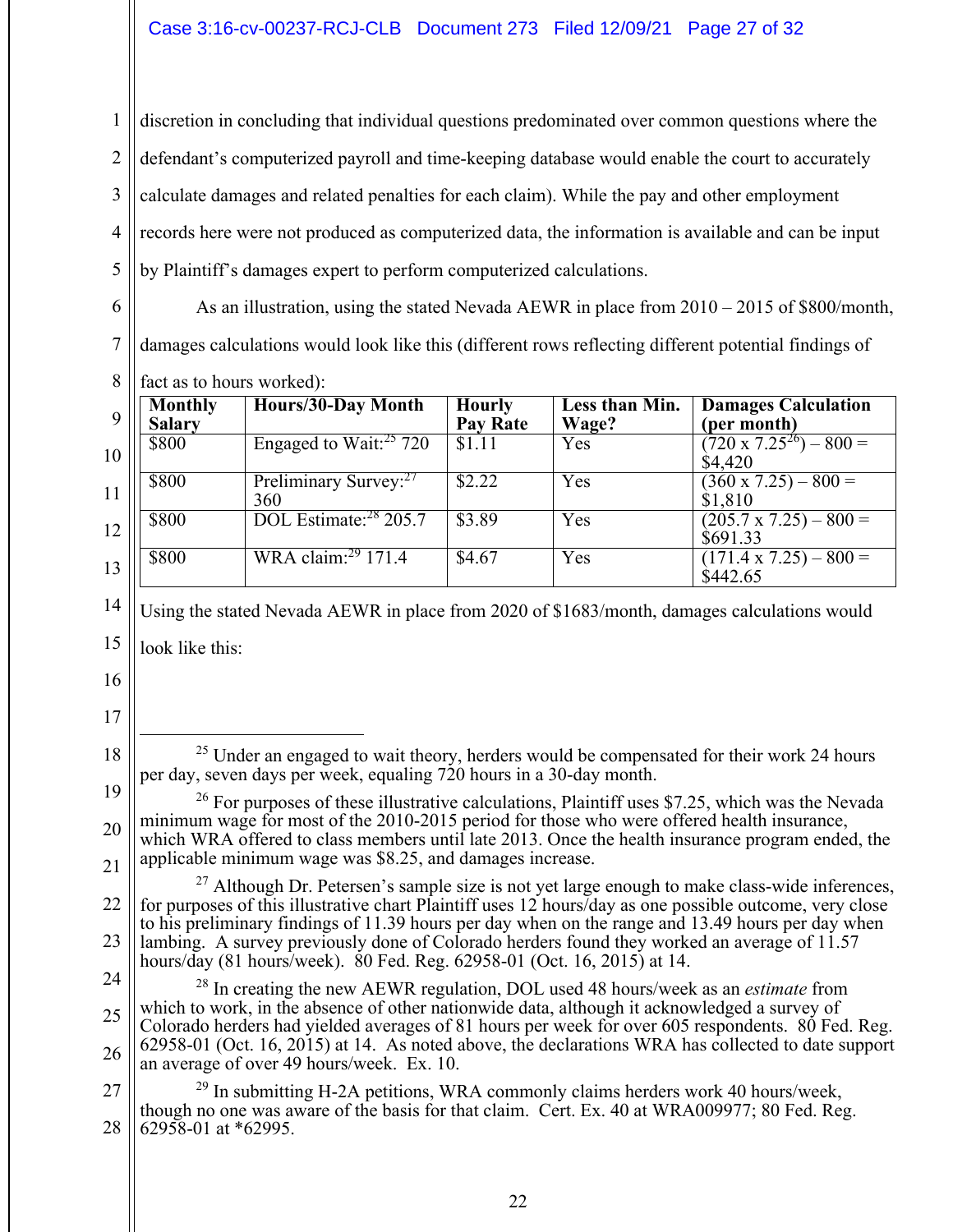### Case 3:16-cv-00237-RCJ-CLB Document 273 Filed 12/09/21 Page 28 of 32

|                | Monthly<br><b>Salary</b> | Hours/30-Day Month      | <b>Hourly</b><br><b>Pay Rate</b> | Less than Min.<br>Wage? | <b>Damages Calculation</b><br>(per month)   |
|----------------|--------------------------|-------------------------|----------------------------------|-------------------------|---------------------------------------------|
|                | \$1683                   | Engaged to Wait: 720    | \$2.34                           | Yes                     | $(720 \times 9) - 1683) =$<br>\$4,797       |
|                | \$1683                   | Preliminary Survey: 360 | \$4.68                           | Yes                     | $(360 \times 9) - 1683$ ) =<br>\$1,557      |
| 4 <sup>1</sup> | \$1683                   | DOL Estimate: 205.7     | \$8.18                           | $Yes^{30}$              | $(205.7 \times 9) - 1683) =$<br>\$168.3     |
| 5 <sup>1</sup> | \$1683                   | WRA claim: 171.4        | \$9.81                           | N <sub>o</sub>          | $(171.4 \times 9) - 1683$ ) = no<br>damages |
| 6              |                          |                         |                                  |                         |                                             |

Only the combination of the highest pay rate, and the lowest number of hours defendant has claimed yields payment of the required minimum wage. At the DOL estimate of 48 hours per week, a salary of \$1,851 per month is required to satisfy minimum wage, a rate that pay records show is quite rare. Class certification does not depend on a finding that Plaintiff will win under every scenario, for every member of the class, but on the contention that a jury can decide the hours worked for all herders, and can award damages pursuant to expert calculations incorporating the jury's findings of hours worked. *See, e.g.*, *Bernstein v. Virgin Am., Inc.*, No. 15-cv-02277, 2017 WL 7243203, at \*5-6 (N.D. Cal. Mar. 27, 2017).

14

7

8

9

10

11

12

13

F. Class Certification is Proper Even if Some Few Herders Have Not Been Harmed

15 16 17 18 19 20 21 22 23 24 25 26 WRA argues that a class is "overbroad" if it includes "those who have not been harmed." Opp. Cert. at 38, (quoting *In re AutoZone, Inc., Wage & Hour Emp. Pracs. Litig.*, 289 F.R.D. 526, 545 (N.D. Cal. 2012), aff'd, 789 F. App'x 9 (9th Cir. 2019)). But Defendant has submitted neither argument nor evidence to suggest that there are herders who were "properly paid" for "all time the employees worked and were subject to their employers' control." Opp at 38. Moreover, even if WRA were able to show that there were some class members who were paid an amount equal to the Nevada minimum wage, the Ninth Circuit has noted that "even a well-defined class may inevitably contain some individuals who have suffered no harm as a result of a defendant's unlawful conduct." *Torres v. Mercer Canyons, Inc.* 835 F.3d 1125, 1136 (9th Cir. 2016). Thus, the inclusion of some uninjured members in a class will not defeat class certification. *Id*.; *see also In re Lidoderm Antitrust Litigation*, No. 14-md-02521, 2017 WL 679367, at \*11 (N.D. Cal. Feb. 21, 2017) (same,

<sup>28</sup> <sup>30</sup> In 2020, the minimum wage for those to whom health insurance was not offered (nearly all the majority of the putative class members) was \$9/hour.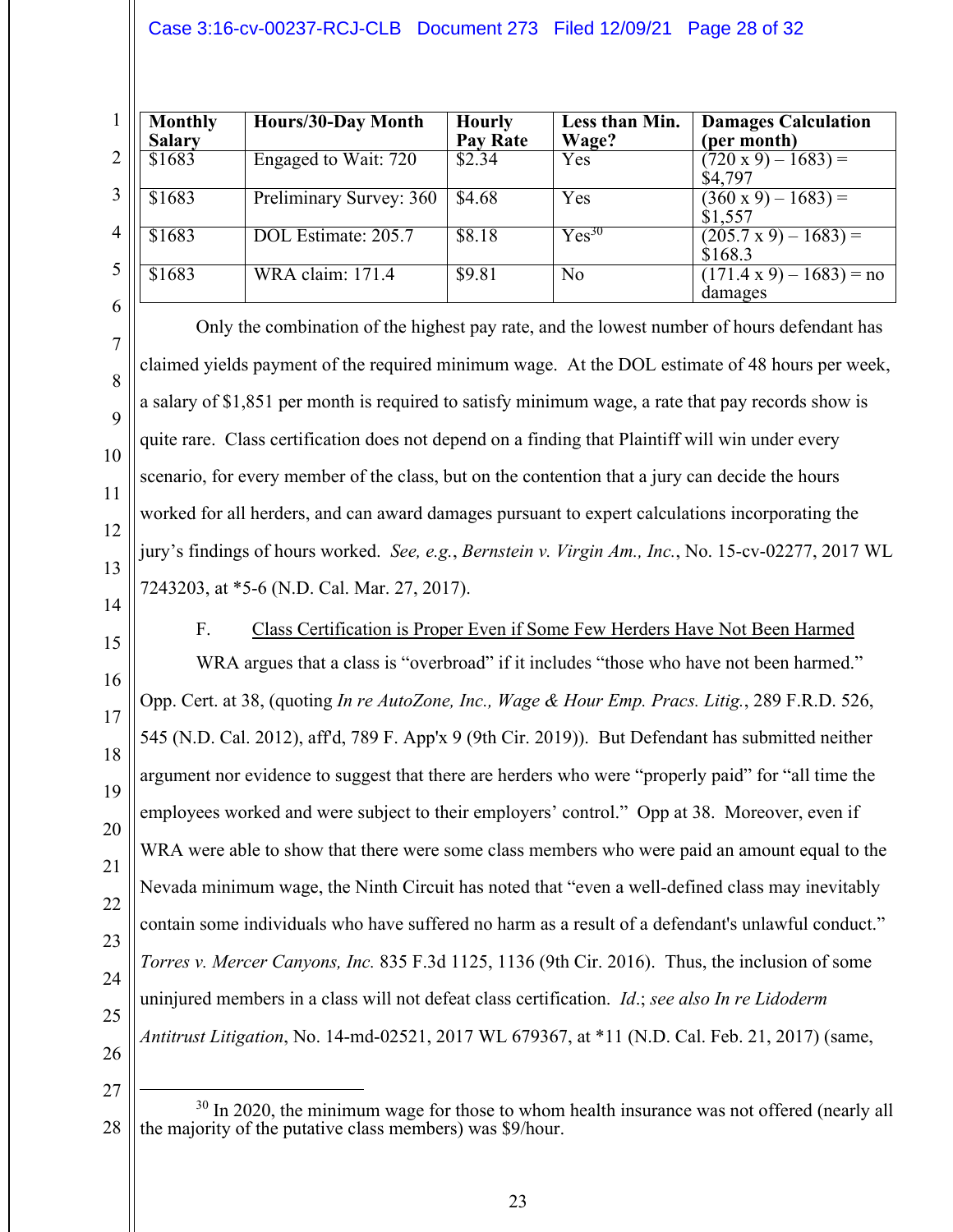1 2 3 4 5 6 7 8 9 10 11 12 collecting cases); *Shaw*, 326 F.R.D. at 269.<sup>31</sup> As *Shaw* noted, where there was evidence of a common policy that applied to all class members with respect to the payments at issue, and all class members are subject to the same core duties that tend to give rise to uncompensated work, the fact that some class members may not have worked uncompensated time was not sufficient to defeat predominance and this inquiry is more suitable for determining damages which occur well past the class certification stage. *Id*. Here, all class members were subject to the same policy of being paid a monthly salary without regard to the number of hours worked, even though such payments routinely resulted in herders earning less than minimum wage. Even if WRA were able to identify some class members who had unusually high salaries, such that they were paid minimum wage for all hours worked, such outliers would not be a basis to deny class certification—especially when they will be easily identified and shown to have zero damages, so they will not gain any unearned benefit from being within the class definition.

14

13

### **IV. MR. CÁNTARO CASTILLO ADEQUATELY RESPRESENTS THE INTERESTS OF ALL CLASS MEMBERS.**

15 16 17 18 19 20 21 Defendant incorrectly argues that Plaintiff Cántaro Castillo is not a proper class representative. Adequacy of representation looks at conflicts of interest and whether the named representative will act vigorously on behalf of the class. *See Fisher v. TheVegasPackage.com, Inc*., No. 19-cv-01613, 2021 WL 1318315 (D. Nev. April 8, 2021); *Staton v. Boeing Co*., 327 F.3d 938 (9th Cir. 2003). WRA fails to identify any conflict of interest regarding Mr. Cántaro Castillo's representation. The fact that Mr. Cántaro Castillo quit his job does not make his interest in this case adverse to other herders; indeed, many wage and hour cases are brought by individuals who quit their jobs – sometimes because they didn't like being cheated of their wages.

- 22
- 23

WRA claims Mr. Cántaro Castillo "broke his contract" by quitting, but Plaintiff contends that

<sup>25</sup> 26 27 28  $31$  The Ninth Circuit held earlier this year that where the uninjured class members constituted 28% of the class, that would defeat predominance. *Olean Wholesale Groc. Coop., Inc. v. Bumble Bee Foods LLC*, 993 F.3d 774, 791–93 (9th Cir. 2021), reh'g en banc granted, 5 F.4th 950 (9th Cir. 2021). The grant of rehearing en banc automatically vacated this ruling, but even if it were in place, there is no suggestion that more than a quarter of the class members here may have been paid what they were due under Nevada's minimum wage, and the *Olean* court made clear it was not adopting a brightline numerical limitation on the percentage of uninjured class members permitted in finding that 28% clearly exceeded any threshold. *Id.*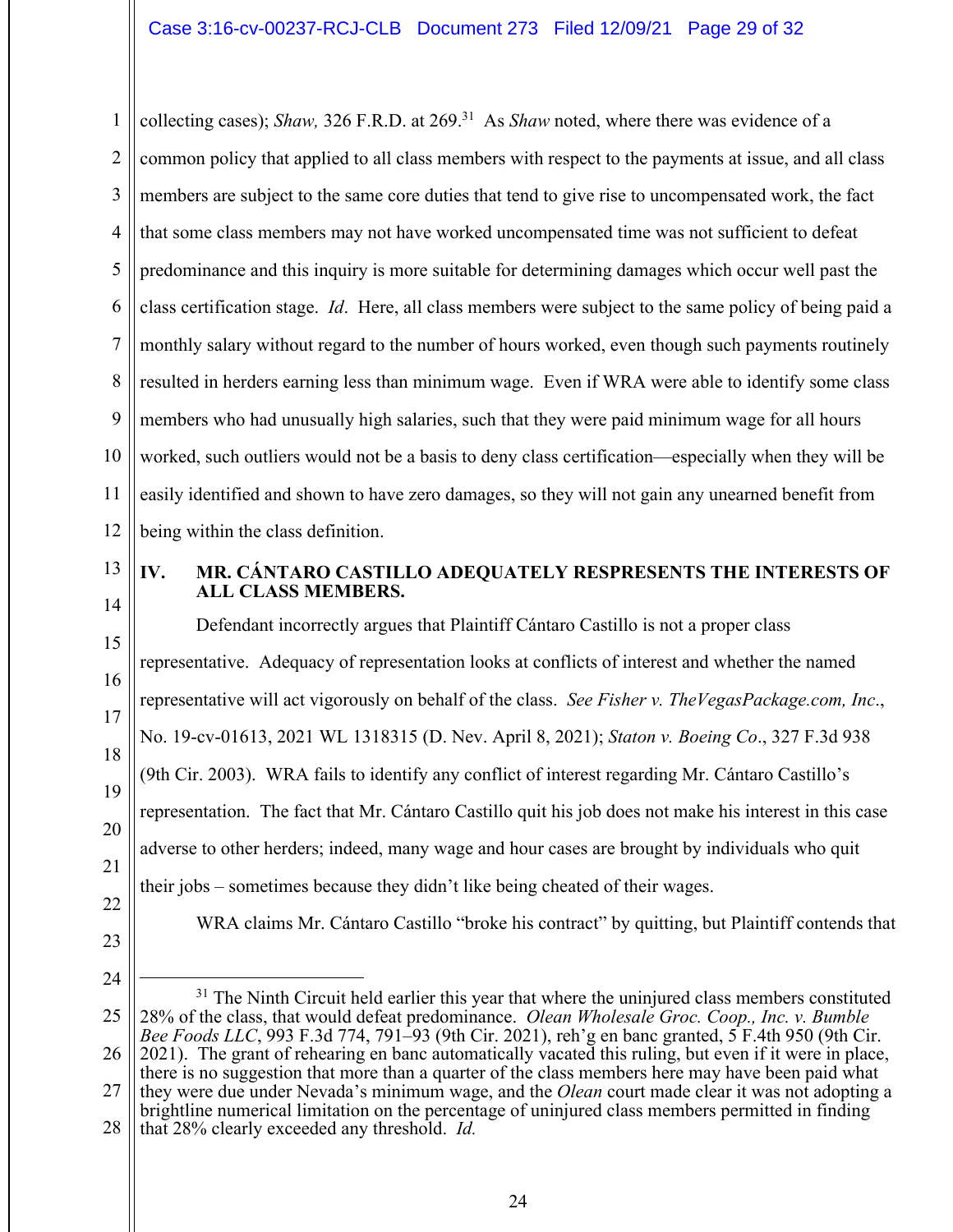1 2 3 4 5 6 7 8 9 10 11 12 13 14 15 16 17 18 19 20 21 22 23 24 25 26 27 28 WRA first broke the contract, with him and every other H-2A herder in Nevada, by not paying the Nevada minimum wage when it was higher than the AEWR. Such disputes are to be expected in a case asserting breach of contract, and do not provide a basis to suggest Mr. Cántaro Castillo is an inadequate representative or has any interests that differ from those of other class members. WRA also claims that Mr. Cántaro Castillo stayed in United States without valid immigration status after he quit, but that is pure speculation,  $32$  and it is also irrelevant to whether Mr. Cántaro Castillo shares the interests of all current and former herders. *See Ruiz Torres v. Mercer Canyons, Inc*., No. 14-cv-03032, 2014 WL 6389445, at \*1-2 (E.D. Wash. Nov. 14, 2014) (denying discovery of the immigration status of class representative, since immigration status did not impact his ability to bring the claims at issue).<sup>33</sup> WRA fails to cite any authority in support of its attack on adequacy of representation. **V. CONCLUSION**  For the foregoing reasons, as well as those set forth in Plaintiff's opening motion, class certification should be granted. COHEN MILSTEIN SELLERS & TOLL PLLC \_*/s/Christine E. Webber*\_\_\_\_\_\_\_\_\_\_\_\_ CHRISTINE E. WEBBER, ESQ. (Admitted Pro Hac Vice)  $32$  Defendant relies upon the Declaration of Monica Youree (Opp. Ex. 5), its Executive Director, throughout its brief, and in particular with respect to her opinion as to the adequacy of Mr. Cántaro Castillo as a class representative. However, the declaration is not based upon personal knowledge, contains numerous assertions about which Ms. Youree is not competent to testify (e.g. ¶¶ 7, 8, assertions about herder hours and duties not based on personal knowledge), and is replete with both hearsay (e.g.  $\P$  6, 10, 17 offering conclusion based upon review of deposition or declaration testimony in the record or discussions with various individuals), and with legal opinions that Ms. Youree is not competent to offer (e.g. ¶¶ 6, 9, offering her interpretation of DOL regulations, and ¶¶ 15-16, offering her opinion on adequacy of representation and similarity of interests between named plaintiff and proposed class). See Fed. R. Evid. 602, 701, 802. No weight should be given to this declaration. 33 See also, *EEOC v. Global Horizons, Inc*., 287 F.R.D. 644, 650 (E.D. Wash. 2012) (class member's immigration status was undiscoverable simply for the purpose of challenging their credibility); *Sandoval v. Rizzuti Farms, Ltd*., No. CV-07-3076, 2009 WL 2058145, at \*2 (E.D. Wash. July 15, 2009) (barring discovery of plaintiff's immigration status because it was irrelevant to the federal and state law claims); *Montoya v. S.C.C.P. Painting Contractors, Inc*., 530 F.Supp.2d 746, 751 (D. Md. 2008) (denying discovery on plaintiff's immigration status sought for opposition to class certification in FLSA case).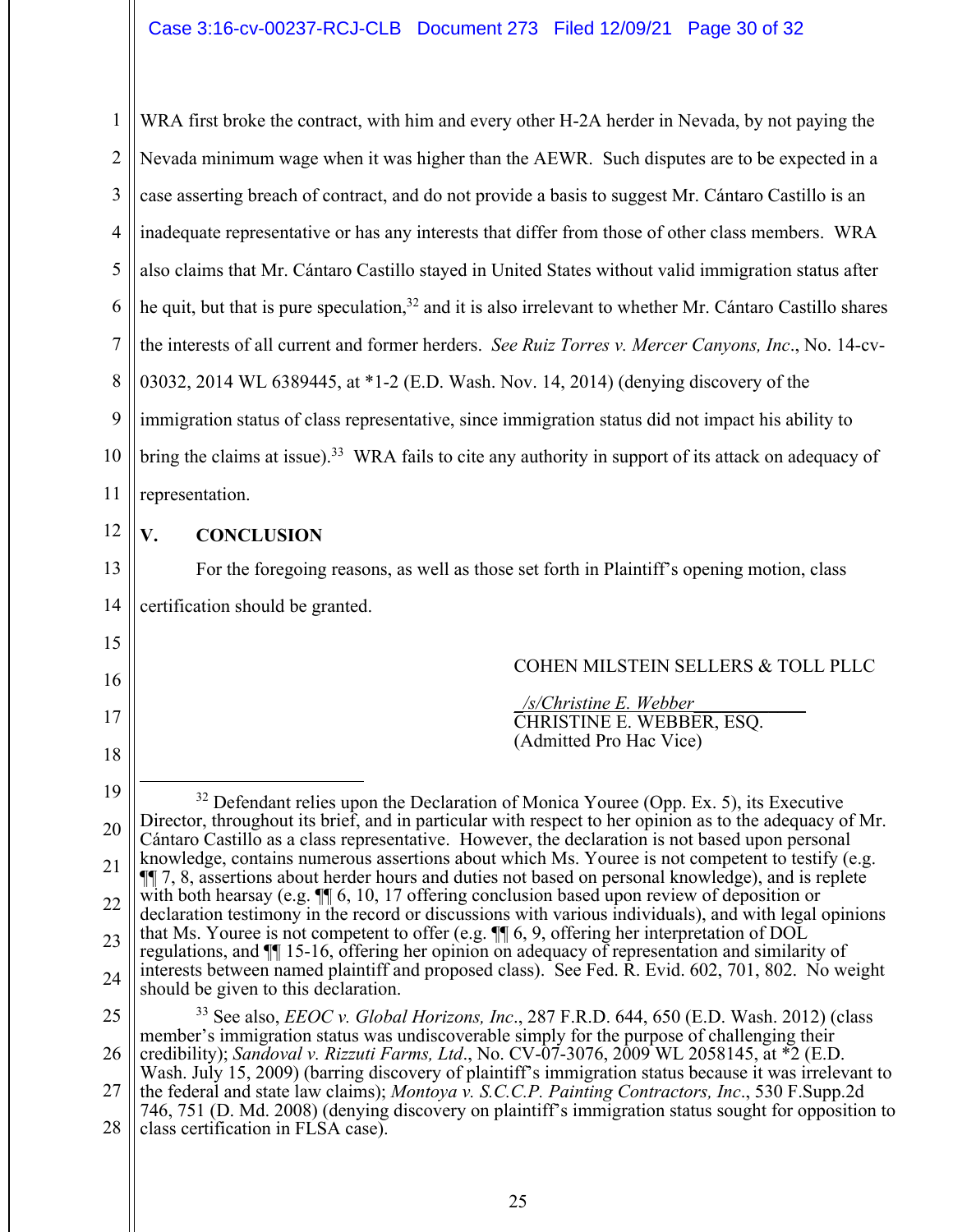## Case 3:16-cv-00237-RCJ-CLB Document 273 Filed 12/09/21 Page 31 of 32

| $\mathbf{1}$   | cwebber@cohenmilstein.com                                  |
|----------------|------------------------------------------------------------|
| $\overline{2}$ | MEGAN REIF, ESQ.<br>(Admitted Pro Hac Vice)                |
| 3              | mreif@cohenmilstein.com<br>1100 New York Ave., NW, Ste 500 |
| $\overline{4}$ | Washington, DC 20005                                       |
| 5              | THIERMAN BUCK LLP<br>MARK R. THIERMAN, ESQ.                |
| 6              | Nevada State Bar No. 8285<br>mark@thiermanbuck.com         |
| 7              | JOSHUA D. BUCK, ESQ.<br>Nevada State Bar No. 12187         |
| 8              | josh@thiermanbuck.com<br>LEAH L. JONES, ESQ.               |
| 9              | Nevada State Bar No. 13161<br>leah@thiermanbuck.com        |
| 10             | 7287 Lakeside Drive<br>Reno, Nevada 89511                  |
| 11             | Telephone: (775) 284-1500<br>Facsimile: (775) 703-5027     |
| 12             | <b>TOWARDS JUSTICE</b>                                     |
| 13             | ALEXANDER HOOD, ESQ.<br>(Admitted Pro Hac Vice)            |
| 14             | alex@towardsjustice.org<br>1535 High Street, Ste. 300      |
| 15             | Denver, CO 80218                                           |
| 16             | <b>Attorneys for Plaintiffs</b>                            |
| 17             |                                                            |
| 18             |                                                            |
| 19             |                                                            |
| 20             |                                                            |
| 21             |                                                            |
| 22             |                                                            |
| 23             |                                                            |
| 24             |                                                            |
| 25             |                                                            |
| 26             |                                                            |
| 27             |                                                            |
| 28             |                                                            |
|                |                                                            |
|                |                                                            |